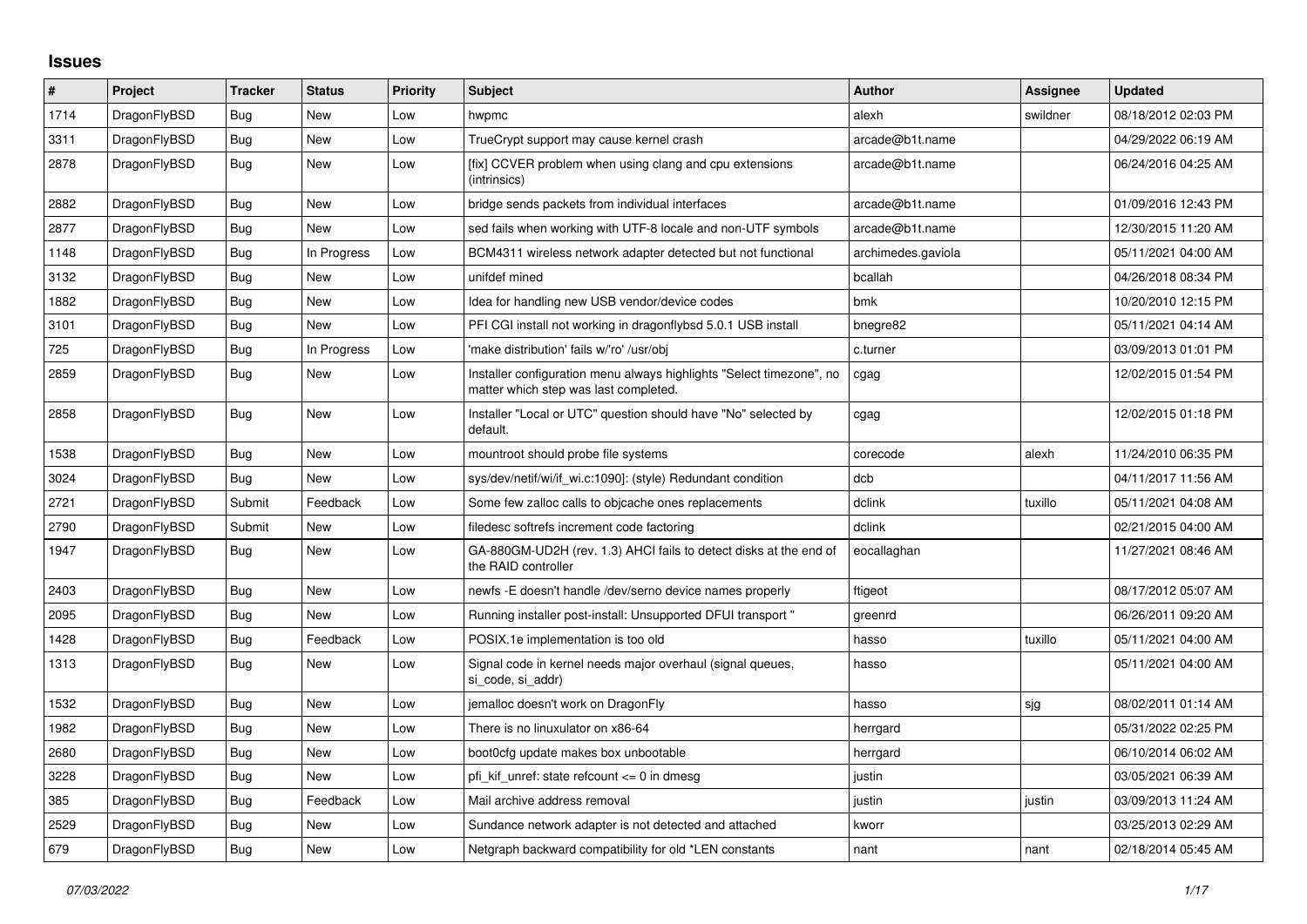| $\sharp$ | Project      | <b>Tracker</b> | <b>Status</b> | <b>Priority</b> | Subject                                                                                                   | Author            | Assignee | <b>Updated</b>      |
|----------|--------------|----------------|---------------|-----------------|-----------------------------------------------------------------------------------------------------------|-------------------|----------|---------------------|
| 3107     | DragonFlyBSD | <b>Bug</b>     | New           | Low             | ACPI interrupt storm when loading i915 on Lenovo T460                                                     | oyvinht           |          | 07/15/2020 07:01 AM |
| 2552     | DragonFlyBSD | <b>Bug</b>     | New           | Low             | hammer recovery should indicate progress                                                                  | phma              |          | 05/03/2013 12:13 AM |
| 2675     | DragonFlyBSD | Bug            | New           | Low             | Ultimate N WiFi Link 5300 get iwn_intr: fatal firmware error on 5GHz                                      | revuwa            |          | 05/11/2021 04:07 AM |
| 600      | DragonFlyBSD | Bug            | <b>New</b>    | Low             | /sys/libkern/karc4random                                                                                  | robin_carey5      | profmakx | 01/19/2015 03:07 AM |
| 2887     | DragonFlyBSD | <b>Bug</b>     | <b>New</b>    | Low             | Missing extattr_namespace_to_string and<br>extattr_string_to_namespace functions                          | rubenk            |          | 02/06/2016 05:09 AM |
| 2020     | DragonFlyBSD | <b>Bug</b>     | New           | Low             | Port brcm80211 driver from Linux to DragonFly BSD                                                         | studer            |          | 03/05/2011 10:54 PM |
| 1127     | DragonFlyBSD | Bug            | Feedback      | Low             | cdrom drive not detected                                                                                  | tgr               | corecode | 01/15/2015 08:55 AM |
| 285      | DragonFlyBSD | <b>Bug</b>     | Feedback      | Low             | interrupt latency with re without ip address configured                                                   | thomas.nikolajsen |          | 02/20/2014 10:30 AM |
| 2931     | DragonFlyBSD | <b>Bug</b>     | New           | Low             | 'gdb' of 'vkernel' unable to print backtrace                                                              | tofergus          |          | 07/26/2016 01:51 PM |
| 1819     | DragonFlyBSD | Bug            | In Progress   | Low             | truss - Major revamping task list                                                                         | tuxillo           | tuxillo  | 11/27/2021 08:45 AM |
| 2636     | DragonFlyBSD | <b>Bug</b>     | Feedback      | Low             | Add -x flag to iostat (a la solaris)                                                                      | tuxillo           |          | 05/11/2021 04:07 AM |
| 2631     | DragonFlyBSD | <b>Bug</b>     | In Progress   | Low             | Verify library versioning current with full package build and switch it<br>on (after publishing packages) | tuxillo           |          | 05/11/2021 04:06 AM |
| 293      | DragonFlyBSD | <b>Bug</b>     | Feedback      | Low             | Various updates to the handbook                                                                           | victor            | victor   | 03/10/2013 04:46 AM |
| 2252     | DragonFlyBSD | <b>Bug</b>     | New           | Low             | snd hda not useable if loaded via /boot/loader.conf                                                       | xbit              | swildner | 12/14/2011 12:23 AM |
| 2797     | DragonFlyBSD | Bug            | In Progress   | Low             | vkernels with & without machdep.pmap_mmu_optimize                                                         | yellowrabbit2010  |          | 11/27/2021 08:06 AM |
| 1397     | DragonFlyBSD | <b>Bug</b>     | Feedback      | Normal          | jobs -I output inconsistency when called from script                                                      | Anonymous         | tuxillo  | 05/15/2022 05:07 AM |
| 1398     | DragonFlyBSD | Submit         | In Progress   | Normal          | hdestroy(3) restricts hash key to point to malloc'ed space                                                | Anonymous         |          | 08/20/2021 04:06 PM |
| 2438     | DragonFlyBSD | Submit         | Feedback      | Normal          | <b>TRIM</b> fixes                                                                                         | Anonymous         | tuxillo  | 05/11/2021 03:45 AM |
| 3041     | DragonFlyBSD | Submit         | New           | Normal          | firmware: Remove embedding of multiple images in one module.                                              | Anonymous         |          | 12/25/2020 02:15 AM |
| 1390     | DragonFlyBSD | <b>Bug</b>     | In Progress   | Normal          | Use id_t type for {get,set}priority()                                                                     | Anonymous         | tuxillo  | 07/05/2019 02:18 AM |
| 1695     | DragonFlyBSD | <b>Bug</b>     | New           | Normal          | NFS-related system breakdown                                                                              | Anonymous         |          | 04/10/2014 12:35 AM |
| 2297     | DragonFlyBSD | Bug            | New           | Normal          | strange NFS (client) error messages / problems                                                            | Anonymous         |          | 02/19/2012 02:59 PM |
| 2292     | DragonFlyBSD | Bug            | New           | Normal          | re interface with jumbo frames (mtu larger than 1500) hangs after<br>some traffic                         | Anonymous         |          | 01/31/2012 12:11 AM |
| 2052     | DragonFlyBSD | <b>Bug</b>     | <b>New</b>    | Normal          | Kernel panic: CPU APIC ID out of range                                                                    | Anonymous         |          | 05/02/2011 11:06 AM |
| 2806     | DragonFlyBSD | <b>Bug</b>     | New           | Normal          | failed to configure a link-local address on ath0 (errno = 22)                                             | Chingyuan         |          | 05/25/2021 01:00 AM |
| 989      | DragonFlyBSD | Bug            | <b>New</b>    | Normal          | installer/fdisk trouble with wrapped values                                                               | Discodestroyer    |          | 02/18/2014 06:27 AM |
| 2617     | DragonFlyBSD | <b>Bug</b>     | Feedback      | Normal          | Possible issue with wireless mouse on 3.6 release                                                         | FilippoMo         |          | 01/14/2015 03:42 PM |
| 2620     | DragonFlyBSD | <b>Bug</b>     | <b>New</b>    | Normal          | moused problem                                                                                            | FilippoMo         |          | 12/20/2013 10:32 AM |
| 2618     | DragonFlyBSD | <b>Bug</b>     | New           | Normal          | mouse problem on RELEASE-3 6 0                                                                            | FilippoMo         |          | 12/20/2013 03:26 AM |
| 1700     | DragonFlyBSD | Submit         | In Progress   | Normal          | skip boot2 menu on <enter></enter>                                                                        | Johannes.Hofmann  | tuxillo  | 05/15/2022 08:35 AM |
| 1850     | DragonFlyBSD | <b>Bug</b>     | New           | Normal          | volume-add on hammer root fs panic                                                                        | Johannes.Hofmann  |          | 04/18/2019 04:27 AM |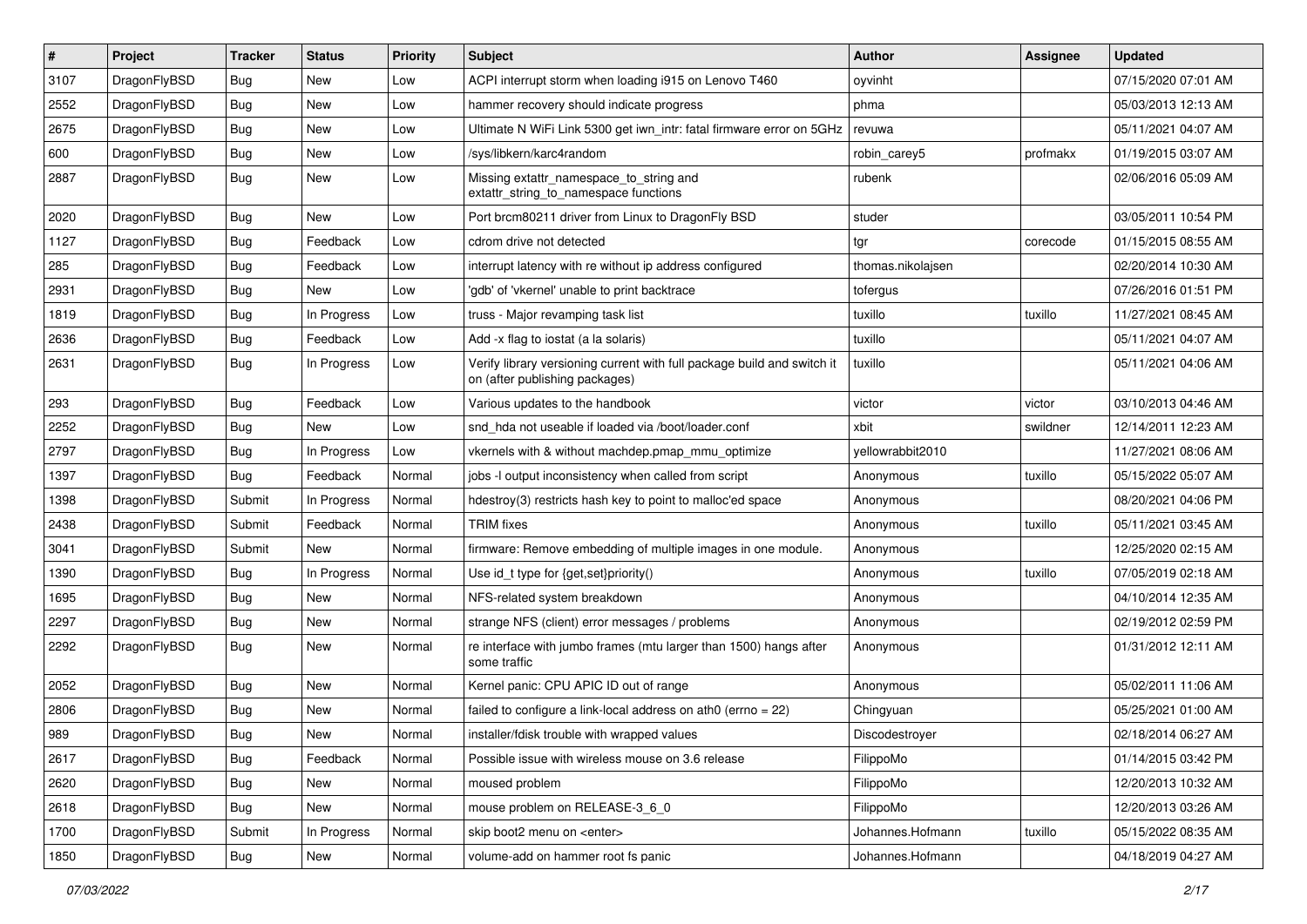| #    | Project      | <b>Tracker</b> | <b>Status</b> | <b>Priority</b> | Subject                                                                                                                      | Author             | Assignee | <b>Updated</b>      |
|------|--------------|----------------|---------------|-----------------|------------------------------------------------------------------------------------------------------------------------------|--------------------|----------|---------------------|
| 2453 | DragonFlyBSD | <b>Bug</b>     | New           | Normal          | panic: assertion "gd->gd_spinlocks == 0" failed                                                                              | Johannes.Hofmann   |          | 11/12/2012 12:54 PM |
| 3006 | DragonFlyBSD | <b>Bug</b>     | New           | Normal          | boot0cfg: panic in kern_udev.c in function _udev_dict_set_cstr when<br>installing in VirtualBox                              | MichiGreat         |          | 04/01/2017 02:22 PM |
| 1246 | DragonFlyBSD | <b>Bug</b>     | New           | Normal          | bad resolution (monitor desync) with livedvd                                                                                 | Przem0l            |          | 02/18/2014 06:29 AM |
| 2493 | DragonFlyBSD | <b>Bug</b>     | <b>New</b>    | Normal          | vidcontrol: invalid video mode name                                                                                          | Svarov             |          | 01/24/2013 09:55 AM |
| 2595 | DragonFlyBSD | <b>Bug</b>     | New           | Normal          | DragonFly 3.4.3 crashes on SUN Blade X6250 with Qlogic ISP 2432<br>FC card                                                   | Turvamies          |          | 10/07/2013 11:53 AM |
| 3219 | DragonFlyBSD | <b>Bug</b>     | <b>New</b>    | Normal          | x11/xorg port can not be build                                                                                               | <b>UlasSAYGIN</b>  |          | 03/31/2020 08:57 AM |
| 3120 | DragonFlyBSD | <b>Bug</b>     | <b>New</b>    | Normal          | Intel AC 8260 firmware does not load                                                                                         | Vintodrimmer       |          | 08/28/2018 03:30 AM |
| 2852 | DragonFlyBSD | <b>Bug</b>     | New           | Normal          | Hammer File System - hangs on undo during system boot / mount -<br>will not recover on DragonFlyBSD newer than 3.6.0         | abale              |          | 05/11/2021 04:07 AM |
| 1941 | DragonFlyBSD | <b>Bug</b>     | New           | Normal          | wlan config crash                                                                                                            | abandon.every.hope |          | 12/24/2010 07:54 PM |
| 2250 | DragonFlyBSD | <b>Bug</b>     | <b>New</b>    | Normal          | Kernel panic                                                                                                                 | adamk              |          | 11/23/2018 01:10 AM |
| 3300 | DragonFlyBSD | <b>Bug</b>     | New           | Normal          | Running Xvnc from TigerVNC package through the INETD daemon<br>in TCP WAIT mode fails hard                                   | adrian             |          | 01/08/2022 04:25 AM |
| 3301 | DragonFlyBSD | <b>Bug</b>     | New           | Normal          | Gkrellm from the packages is not showing logged in users in main<br>window, logged in users always $== 0$                    | adrian             |          | 01/08/2022 04:24 AM |
| 3299 | DragonFlyBSD | <b>Bug</b>     | In Progress   | Normal          | DragonFlyBSD reports utterly wrong uptime (most of the time, right<br>after booting in)                                      | adrian             |          | 11/11/2021 01:43 PM |
| 2210 | DragonFlyBSD | <b>Bug</b>     | <b>New</b>    | Normal          | Bugtracker cannot assign default project for new users                                                                       | ahuete.devel       |          | 11/17/2011 11:30 AM |
| 1824 | DragonFlyBSD | <b>Bug</b>     | Feedback      | Normal          | kernel panic, x86, 2.7.3.859.ge5104                                                                                          | akirchhoff135014   |          | 03/10/2013 07:49 AM |
| 1921 | DragonFlyBSD | <b>Bug</b>     | In Progress   | Normal          | we miss mlockall                                                                                                             | alexh              | tuxillo  | 06/18/2022 04:08 AM |
| 2329 | DragonFlyBSD | <b>Bug</b>     | <b>New</b>    | Normal          | ibm x3550 & acpi                                                                                                             | ano                |          | 06/03/2014 11:37 AM |
| 2520 | DragonFlyBSD | <b>Bug</b>     | <b>New</b>    | Normal          | panic: assertion "IS_SERIALIZED((ifp->if_serializer))" failed in<br>if_default_serialize_assert at /usr/src/sys/net/if.c:437 | ano                |          | 03/09/2013 12:14 AM |
| 3278 | DragonFlyBSD | <b>Bug</b>     | New           | Normal          | Second screen image is distorted                                                                                             | arcade@b1t.name    |          | 07/10/2021 03:36 AM |
| 3209 | DragonFlyBSD | <b>Bug</b>     | New           | Normal          | svc has some minor bugs                                                                                                      | arcade@b1t.name    |          | 10/24/2019 09:08 AM |
| 2107 | DragonFlyBSD | <b>Bug</b>     | <b>New</b>    | Normal          | 2.10.1 sata dvd drive issue                                                                                                  | ausppc             |          | 07/31/2011 08:41 PM |
| 331  | DragonFlyBSD | <b>Bug</b>     | In Progress   | Normal          | ftpsesame (aka Bridging S01E03)                                                                                              | bastyaelvtars      |          | 03/09/2013 12:28 PM |
| 1718 | DragonFlyBSD | <b>Bug</b>     | Feedback      | Normal          | IDE disk drive not detected by x86_64 2.6.1 Live CD                                                                          | bcox               |          | 11/27/2021 08:25 AM |
| 3282 | DragonFlyBSD | <b>Bug</b>     | New           | Normal          | unexpected errno value from fopen()                                                                                          | bhaible            |          | 07/10/2021 03:34 AM |
| 3283 | DragonFlyBSD | <b>Bug</b>     | <b>New</b>    | Normal          | mknodat() cannot create FIFOs                                                                                                | bhaible            |          | 07/10/2021 03:34 AM |
| 3284 | DragonFlyBSD | <b>Bug</b>     | New           | Normal          | Wrong towlower() result for U+038A                                                                                           | bhaible            |          | 07/10/2021 03:34 AM |
| 3281 | DragonFlyBSD | <b>Bug</b>     | <b>New</b>    | Normal          | Crash after leaving unattended for a while                                                                                   | bhaible            |          | 07/10/2021 03:32 AM |
| 3110 | DragonFlyBSD | <b>Bug</b>     | New           | Normal          | crash with ipfw3 under load                                                                                                  | bnegre82           |          | 12/09/2017 06:22 AM |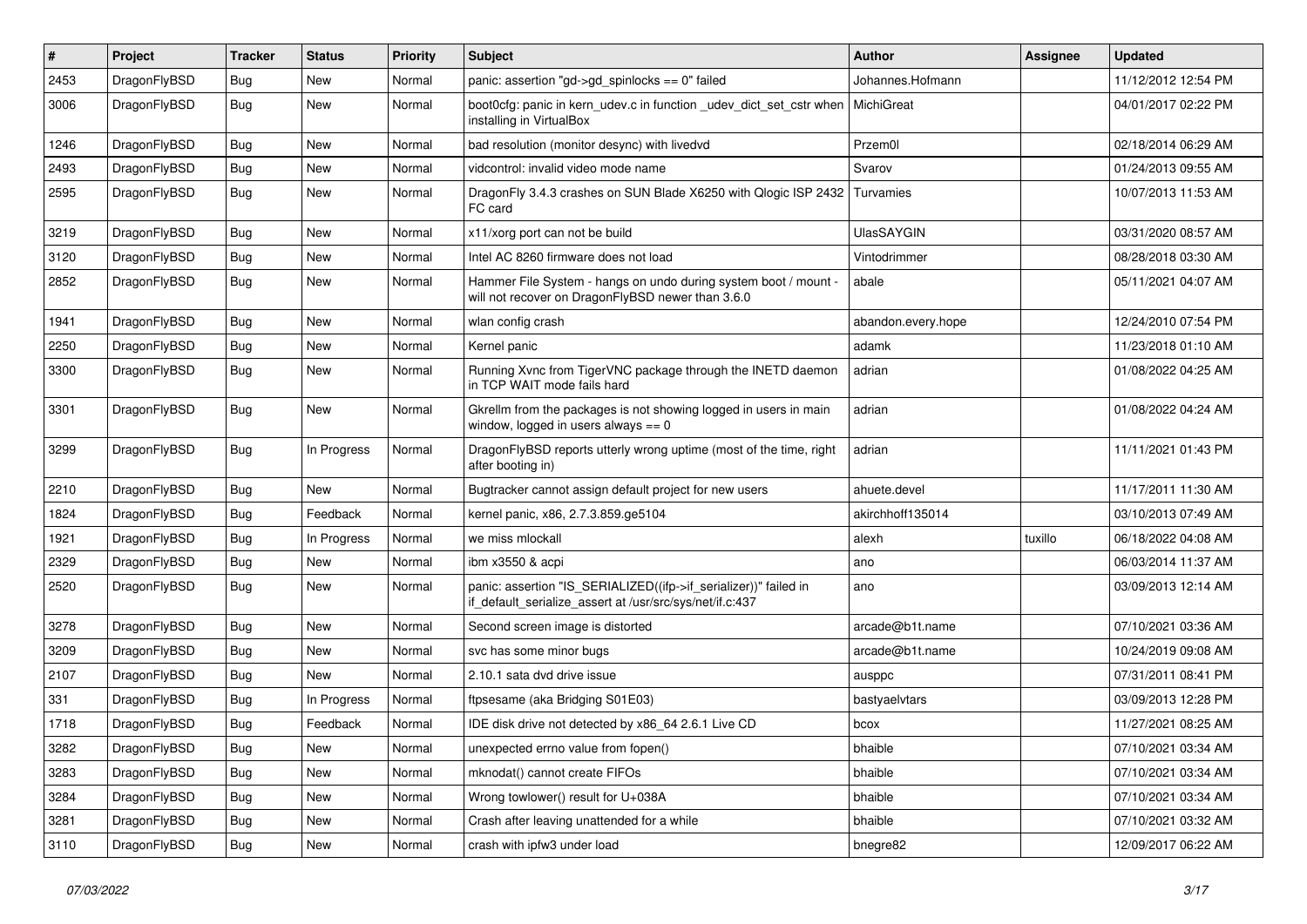| #    | Project      | <b>Tracker</b> | <b>Status</b> | <b>Priority</b> | <b>Subject</b>                                                                               | <b>Author</b> | <b>Assignee</b> | <b>Updated</b>      |
|------|--------------|----------------|---------------|-----------------|----------------------------------------------------------------------------------------------|---------------|-----------------|---------------------|
| 1594 | DragonFlyBSD | <b>Bug</b>     | New           | Normal          | Kernel panic during boot from Live CD on Dell E6400                                          | bodie         |                 | 05/11/2021 03:54 AM |
| 1521 | DragonFlyBSD | Bug            | Feedback      | Normal          | amd64 2.4 livecd won't mount root at boot                                                    | bolapara      |                 | 01/28/2018 03:45 AM |
| 2115 | DragonFlyBSD | Bug            | New           | Normal          | [msk] system freeze after receive some paquet                                                | bsdsx         |                 | 08/22/2011 10:22 AM |
| 2319 | DragonFlyBSD | Bug            | New           | Normal          | crypt/passwd forward compat                                                                  | c.turner1     |                 | 02/28/2012 12:39 PM |
| 2265 | DragonFlyBSD | Bug            | <b>New</b>    | Normal          | mbsrtowcs does not properly handle invalid mbstate t in ps                                   | c.turner1     | swildner        | 01/10/2012 07:56 PM |
| 1618 | DragonFlyBSD | Bug            | Feedback      | Normal          | collision for 'struct pmap' when using RPC and <sys user.h=""></sys>                         | carenas       |                 | 05/11/2021 04:05 AM |
| 3143 | DragonFlyBSD | Bug            | New           | Normal          | assertion "0" failed in hammer2_inode_xop_chain_sync                                         | cbin          |                 | 07/18/2018 12:50 PM |
| 3139 | DragonFlyBSD | Bug            | New           | Normal          | USB Mouse Does Not Work in DragonflyBSD guest on VirtualBox                                  | chiguy1256    |                 | 06/24/2018 10:14 PM |
| 3280 | DragonFlyBSD | Bug            | New           | Normal          | KMS console and i915(4) not working in 6.0                                                   | cmusser       |                 | 07/10/2021 03:35 AM |
| 1481 | DragonFlyBSD | Bug            | Feedback      | Normal          | panic: assertion: kva_p(buf) in soopt_from_kbuf (after ipfw pipe<br>show, 2.2.1-R)           | combiner      |                 | 05/11/2021 04:01 AM |
| 742  | DragonFlyBSD | Bug            | In Progress   | Normal          | umount problems with multiple mounts                                                         | corecode      | tuxillo         | 06/25/2022 04:02 AM |
| 731  | DragonFlyBSD | Bug            | New           | Normal          | system freeze on "slice too large"                                                           | corecode      | tuxillo         | 06/25/2022 04:01 AM |
| 1587 | DragonFlyBSD | <b>Bug</b>     | Feedback      | Normal          | can't gdb across fork                                                                        | corecode      | tuxillo         | 05/11/2021 03:54 AM |
| 1584 | DragonFlyBSD | Bug            | In Progress   | Normal          | can't use ssh from jail: debug1: read_passphrase: can't open<br>/dev/tty: Device busy        | corecode      | tuxillo         | 05/11/2021 03:53 AM |
| 1583 | DragonFlyBSD | Bug            | In Progress   | Normal          | panic: assertion: cursor->trans->sync_lock_refs > 0 in<br>hammer_recover_cursor              | corecode      | tuxillo         | 05/11/2021 03:53 AM |
| 1556 | DragonFlyBSD | <b>Bug</b>     | <b>New</b>    | Normal          | many processes stuck in "hmrrcm", system unusable                                            | corecode      | tuxillo         | 05/11/2021 03:52 AM |
| 1547 | DragonFlyBSD | <b>Bug</b>     | In Progress   | Normal          | disklabel64 automatic sizing                                                                 | corecode      | tuxillo         | 05/11/2021 03:52 AM |
| 1528 | DragonFlyBSD | <b>Bug</b>     | In Progress   | Normal          | ktrace does not show proper return values for pipe(2)                                        | corecode      | tuxillo         | 05/11/2021 03:52 AM |
| 1475 | DragonFlyBSD | <b>Bug</b>     | In Progress   | Normal          | kernel blocks with low memory and syscons setting a high res mode<br>/ scrollback            | corecode      | tuxillo         | 05/11/2021 03:52 AM |
| 1474 | DragonFlyBSD | <b>Bug</b>     | <b>New</b>    | Normal          | ithread 1 unexpectedly rescheduled                                                           | corecode      | tuxillo         | 05/11/2021 03:52 AM |
| 1469 | DragonFlyBSD | <b>Bug</b>     | In Progress   | Normal          | Hammer history security concern                                                              | corecode      | tuxillo         | 05/11/2021 03:52 AM |
| 1442 | DragonFlyBSD | <b>Bug</b>     | New           | Normal          | blocking SIGSEGV and triggering a segment violation produces an<br>all CPU consuming process | corecode      | tuxillo         | 05/11/2021 03:52 AM |
| 1440 | DragonFlyBSD | <b>Bug</b>     | New           | Normal          | ptrace/gdb doesn't work after process blocks SIGTRAP                                         | corecode      | tuxillo         | 05/11/2021 03:52 AM |
| 1287 | DragonFlyBSD | <b>Bug</b>     | Feedback      | Normal          | altq configuration doesn't work                                                              | corecode      | tuxillo         | 05/11/2021 03:51 AM |
| 1030 | DragonFlyBSD | Bug            | In Progress   | Normal          | msdosfs umount panic                                                                         | corecode      | tuxillo         | 05/11/2021 03:51 AM |
| 911  | DragonFlyBSD | <b>Bug</b>     | Feedback      | Normal          | kldload/kernel linker can exceed malloc reserve and panic system                             | corecode      | tuxillo         | 05/11/2021 03:51 AM |
| 901  | DragonFlyBSD | <b>Bug</b>     | Feedback      | Normal          | route show needs to get data from all cpus                                                   | corecode      | tuxillo         | 05/11/2021 03:50 AM |
| 847  | DragonFlyBSD | <b>Bug</b>     | Feedback      | Normal          | processes getting stuck on mount point                                                       | corecode      | tuxillo         | 05/11/2021 03:50 AM |
| 781  | DragonFlyBSD | <b>Bug</b>     | In Progress   | Normal          | fdisk uses wrong geometry on usb flash drives                                                | corecode      | tuxillo         | 05/11/2021 03:50 AM |
| 1307 | DragonFlyBSD | <b>Bug</b>     | In Progress   | Normal          | hammer tid -2 shows unexpected result                                                        | corecode      |                 | 10/18/2016 05:29 PM |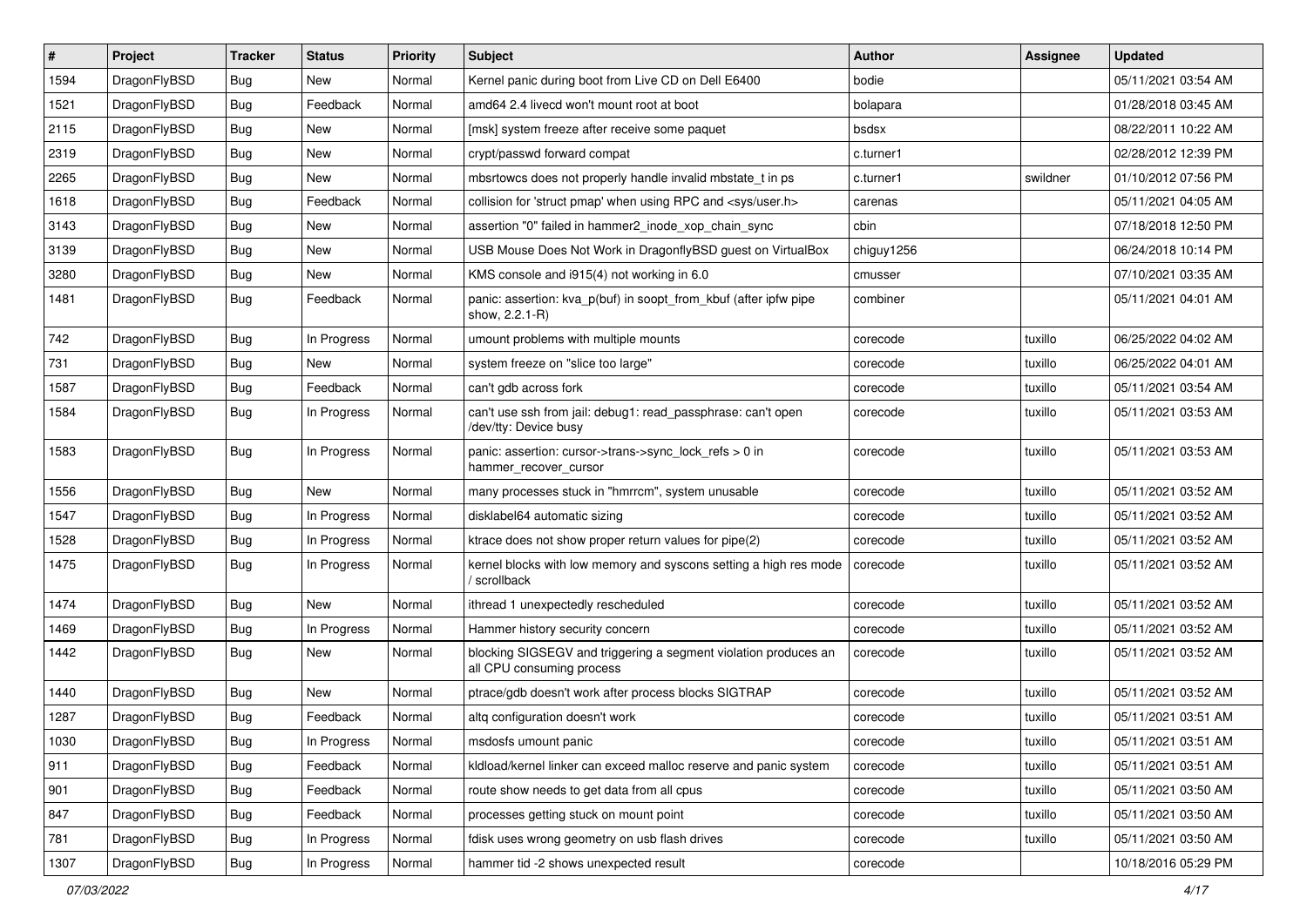| #    | Project      | <b>Tracker</b> | <b>Status</b> | <b>Priority</b> | <b>Subject</b>                                                                                                                                            | Author        | Assignee | <b>Updated</b>      |
|------|--------------|----------------|---------------|-----------------|-----------------------------------------------------------------------------------------------------------------------------------------------------------|---------------|----------|---------------------|
| 341  | DragonFlyBSD | Bug            | <b>New</b>    | Normal          | Vinum erroneously repors devices as busy                                                                                                                  | corecode      | swildner | 01/21/2012 04:50 AM |
| 2687 | DragonFlyBSD | <b>Bug</b>     | <b>New</b>    | Normal          | natacontrol software RAID in installer                                                                                                                    | csmelosky     |          | 06/22/2014 12:03 PM |
| 3243 | DragonFlyBSD | Bug            | <b>New</b>    | Normal          | SMART status not reported properly for SSD disks                                                                                                          | daftaupe      |          | 09/09/2020 11:03 PM |
| 3227 | DragonFlyBSD | Submit         | <b>New</b>    | Normal          | Add HAMMER2 instructions in the installation medium README                                                                                                | daftaupe      |          | 03/26/2020 03:34 PM |
| 3145 | DragonFlyBSD | Submit         | In Progress   | Normal          | Update libelf to FreeBSD 12 current and build as base library usable<br>by ports                                                                          | davshao       | tuxillo  | 08/20/2021 03:58 PM |
| 3031 | DragonFlyBSD | Submit         | In Progress   | Normal          | Update drm/radeon to Linux 4.7.10 as much as possible                                                                                                     | davshao       | ftigeot  | 08/19/2021 12:33 PM |
| 2414 | DragonFlyBSD | <b>Bug</b>     | In Progress   | Normal          | Lenovo S10 acpi freeze (not new)                                                                                                                          | davshao       |          | 05/11/2021 04:13 AM |
| 2994 | DragonFlyBSD | <b>Bug</b>     | <b>New</b>    | Normal          | Intermittent boot hangs after git: hammer - HAMMER Version 7                                                                                              | davshao       |          | 03/30/2017 02:06 PM |
| 2835 | DragonFlyBSD | Bug            | <b>New</b>    | Normal          | /usr/include/c++/5.0/bits/c++locale.h likes<br>POSIX_C_SOURCE>=200809                                                                                     | davshao       |          | 11/18/2015 03:40 AM |
| 2688 | DragonFlyBSD | Bug            | <b>New</b>    | Normal          | 67613368bdda7 Fix wrong checks for U4B presence Asrock Z77M<br>difficulty detecting USB keyboard                                                          | davshao       |          | 06/28/2014 07:08 PM |
| 2652 | DragonFlyBSD | Bug            | New           | Normal          | 189a0ff3761b47  ix: Implement MSI-X support locks up Lenovo<br>S10 Intel Atom n270                                                                        | davshao       |          | 05/14/2014 01:55 AM |
| 3076 | DragonFlyBSD | <b>Bug</b>     | <b>New</b>    | Normal          | sys/dev/netif/ig hal/e1000 ich8lan.c:1594: sanity checking mixup?                                                                                         | dcb           |          | 10/11/2017 01:58 AM |
| 3025 | DragonFlyBSD | <b>Bug</b>     | <b>New</b>    | Normal          | sys/dev/powermng/powernow/powernow.c:284: bad comparison?                                                                                                 | dcb           |          | 09/23/2017 07:45 AM |
| 3011 | DragonFlyBSD | <b>Bug</b>     | In Progress   | Normal          | dragonfly/sys/dev/netif/re/re.c: suspicious code?                                                                                                         | dcb           |          | 07/29/2017 01:26 AM |
| 3021 | DragonFlyBSD | Bug            | In Progress   | Normal          | sys/dev/drm/i915/i915_gem_stolen.c:115]: (error) Signed integer<br>overflow for expression '65535<<20'                                                    | dcb           |          | 04/11/2017 12:46 PM |
| 3022 | DragonFlyBSD | Bug            | <b>New</b>    | Normal          | sys/dev/netif/ath/ath/if_ath.c:2142: strange bitmask?                                                                                                     | dcb           |          | 04/11/2017 11:49 AM |
| 3018 | DragonFlyBSD | Bug            | New           | Normal          | sys/bus/u4b/wlan/if run.c:5464]: (style) Redundant condition                                                                                              | dcb           |          | 04/11/2017 11:26 AM |
| 2717 | DragonFlyBSD | Submit         | Feedback      | Normal          | Out of range numeric handling                                                                                                                             | dclink        | tuxillo  | 05/11/2021 04:08 AM |
| 3154 | DragonFlyBSD | Submit         | <b>New</b>    | Normal          | Update serial handling in bootloader                                                                                                                      | ddegroot      | dillon   | 11/06/2018 11:21 PM |
| 3147 | DragonFlyBSD | Submit         | <b>New</b>    | Normal          | Enable headless installation                                                                                                                              | ddegroot      |          | 10/09/2018 01:25 PM |
| 2708 | DragonFlyBSD | Bug            | <b>New</b>    | Normal          | unable to send TCP nor UDP on age(4) interface                                                                                                            | dermiste      |          | 05/11/2021 03:54 AM |
| 1774 | DragonFlyBSD | Bug            | <b>New</b>    | Normal          | New IP header cleanup branch available for testing                                                                                                        | dillon        |          | 05/15/2022 10:59 AM |
| 1448 | DragonFlyBSD | Bug            | Feedback      | Normal          | panic: assertion: _tp->tt_msg->tt_cpuid == mycpuid in<br>tcp_callout_active tcp_output tcp_usr_send netmsg_pru_send<br>netmsg service tcpmsg service loop | dillon        |          | 05/11/2021 04:00 AM |
| 1429 | DragonFlyBSD | Bug            | Feedback      | Normal          | vkernel bug - "mfree: m->m_nextpkt != NULL"                                                                                                               | dillon        |          | 05/11/2021 04:00 AM |
| 1336 | DragonFlyBSD | <b>Bug</b>     | In Progress   | Normal          | Still looking for reports of missed directory entries w/ HAMMER                                                                                           | dillon        |          | 05/11/2021 04:00 AM |
| 3117 | DragonFlyBSD | <b>Bug</b>     | New           | Normal          | Problem with colours if "intel" video-driver used                                                                                                         | dpostolov     |          | 01/07/2018 11:35 PM |
| 3116 | DragonFlyBSD | Bug            | New           | Normal          | da0 detects on very big volume if to _remove_ usb install stick and<br>reboot on Intel NUC5PPYH                                                           | dpostolov     |          | 01/07/2018 09:40 PM |
| 1877 | DragonFlyBSD | <b>Bug</b>     | New           | Normal          | Freeze during 1st hammer cleanup after new install                                                                                                        | elekktretterr |          | 05/15/2022 11:43 AM |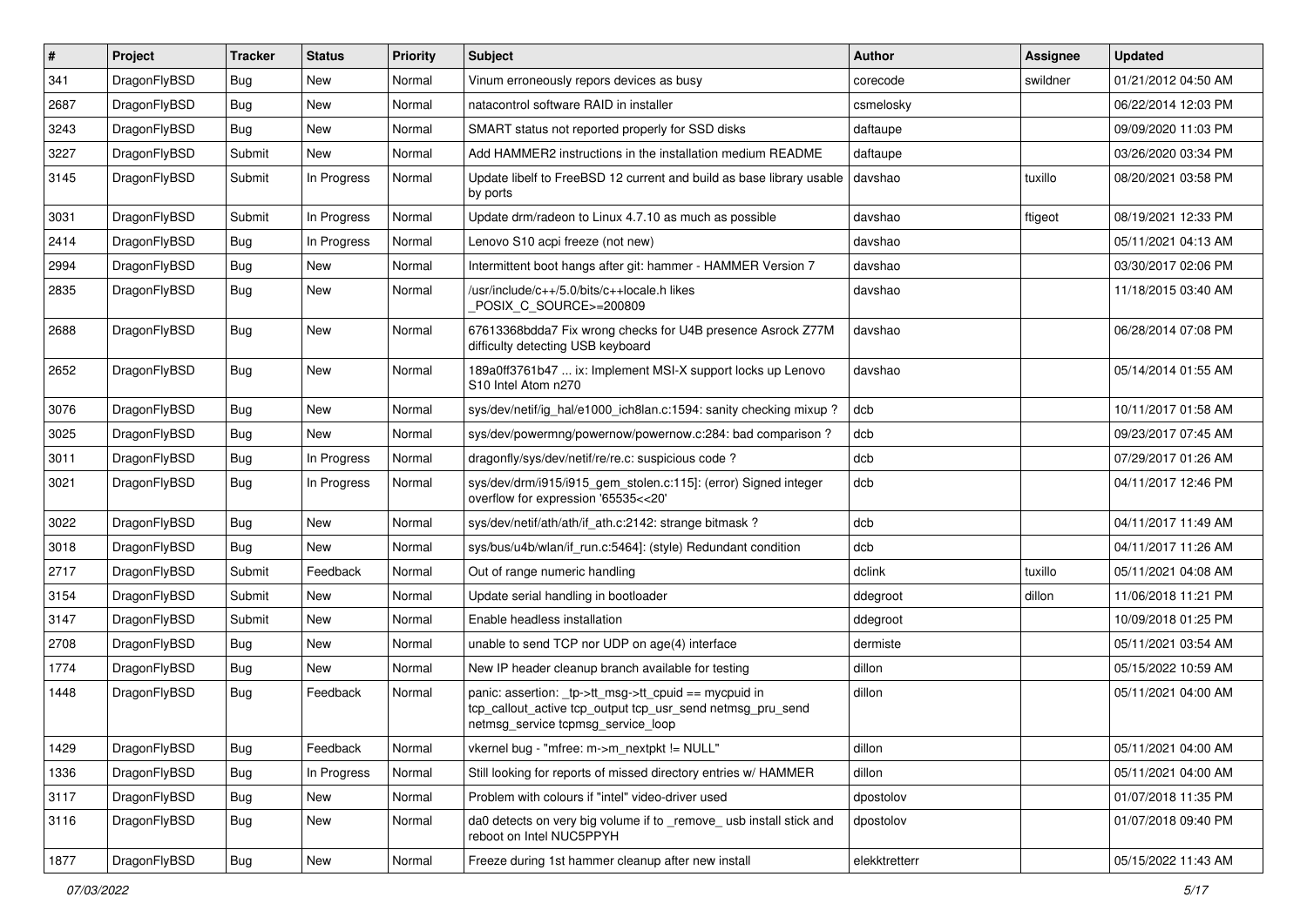| $\sharp$ | Project      | <b>Tracker</b> | <b>Status</b> | <b>Priority</b> | Subject                                                                                                    | Author        | Assignee | <b>Updated</b>      |
|----------|--------------|----------------|---------------|-----------------|------------------------------------------------------------------------------------------------------------|---------------|----------|---------------------|
| 1613     | DragonFlyBSD | <b>Bug</b>     | Feedback      | Normal          | USB Keyboard not working on master                                                                         | elekktretterr |          | 05/11/2021 04:05 AM |
| 1454     | DragonFlyBSD | <b>Bug</b>     | Feedback      | Normal          | Unable to boot from external USB DVD drive                                                                 | elekktretterr |          | 05/11/2021 04:01 AM |
| 1181     | DragonFlyBSD | <b>Bug</b>     | In Progress   | Normal          | ACX111 panic                                                                                               | elekktretterr |          | 05/11/2021 04:00 AM |
| 1634     | DragonFlyBSD | <b>Bug</b>     | New           | Normal          | panic: spin_lock: 0xe4ad1320, indefinitive wait!                                                           | elekktretterr |          | 01/19/2015 03:21 AM |
| 1456     | DragonFlyBSD | <b>Bug</b>     | Feedback      | Normal          | Microsoft wireless desktop problems                                                                        | elekktretterr |          | 01/15/2015 08:34 AM |
| 1194     | DragonFlyBSD | <b>Bug</b>     | New           | Normal          | SCSI errors while trying to copy photos from my camera                                                     | elekktretterr |          | 01/14/2015 04:39 PM |
| 1668     | DragonFlyBSD | Bug            | Feedback      | Normal          | Power button not working                                                                                   | elekktretterr |          | 03/10/2013 06:22 AM |
| 1669     | DragonFlyBSD | <b>Bug</b>     | In Progress   | Normal          | Drive wont open using button                                                                               | elekktretterr |          | 02/29/2012 12:05 PM |
| 1463     | DragonFlyBSD | <b>Bug</b>     | New           | Normal          | Mountroot before drives are initialized                                                                    | elekktretterr |          | 12/07/2010 01:30 PM |
| 1591     | DragonFlyBSD | <b>Bug</b>     | Feedback      | Normal          | Lenovo X301 hangs with AHCI Driver CMD TIMEOUT<br>STS=d0 <bsy></bsy>                                       | eocallaghan   |          | 05/11/2021 04:05 AM |
| 1592     | DragonFlyBSD | Bug            | Feedback      | Normal          | AcpiOSUnmapMemory: Warning, deallocation did not track<br>allocation.                                      | eocallaghan   |          | 06/02/2014 07:45 AM |
| 2254     | DragonFlyBSD | <b>Bug</b>     | New           | Normal          | panic: assertion "ref < &td->td_toks_end" failed in lwkt_gettoken at<br>/usr/src/sys/kern/lwkt_token.c:588 | eocallaghan   |          | 12/05/2011 10:21 PM |
| 2161     | DragonFlyBSD | Bug            | <b>New</b>    | Normal          | Outdated xorg.conf file gets installed into etc and screws up mouse                                        | eocallaghan   |          | 10/27/2011 01:51 PM |
| 2164     | DragonFlyBSD | Bug            | <b>New</b>    | Normal          | panic on reboot from usb.                                                                                  | eocallaghan   |          | 10/27/2011 09:29 AM |
| 2158     | DragonFlyBSD | Bug            | New           | Normal          | iwn panics with assertion on boot.                                                                         | eocallaghan   |          | 10/24/2011 04:13 PM |
| 2544     | DragonFlyBSD | Bug            | <b>New</b>    | Normal          | live DVD system boot (menu option 1) caused db> prompt on<br>PE1950                                        | estrabd       |          | 05/11/2021 03:54 AM |
| 3276     | DragonFlyBSD | Submit         | New           | Normal          | Add option controlling whether gpt expand expands the last partition<br>(needs testing)                    | falsifian     |          | 07/10/2021 03:35 AM |
| 2075     | DragonFlyBSD | Bug            | <b>New</b>    | Normal          | pflogd on x86_64                                                                                           | fanch         |          | 05/16/2011 04:04 PM |
| 2569     | DragonFlyBSD | Bug            | New           | Normal          | ctime NFS                                                                                                  | ferney        |          | 08/11/2013 04:35 AM |
| 1672     | DragonFlyBSD | <b>Bug</b>     | Feedback      | Normal          | panic (trap 12) around btree_search() in 2.4.1-RELEASE                                                     | floid         |          | 01/19/2015 03:36 AM |
| 979      | DragonFlyBSD | <b>Bug</b>     | Feedback      | Normal          | Failure-prone USB mass storage (SB600? msdosfs? CAM?)                                                      | floid         |          | 01/15/2015 08:38 AM |
| 846      | DragonFlyBSD | <b>Bug</b>     | Feedback      | Normal          | USB bugs:usb mouse can't used!                                                                             | frankning     |          | 01/15/2015 08:36 AM |
| 1899     | DragonFlyBSD | <b>Bug</b>     | New           | Normal          | Keyboard doesn't work                                                                                      | fransm        |          | 05/15/2022 03:32 PM |
| 2122     | DragonFlyBSD | Submit         | New           | Normal          | [Review] Fixes to the VFS layer                                                                            | ftigeot       |          | 05/31/2022 03:25 PM |
| 1818     | DragonFlyBSD | Bug            | <b>New</b>    | Normal          | panic: Bad tailq NEXT (kqueue issue ?)                                                                     | ftigeot       |          | 05/15/2022 11:40 AM |
| 1826     | DragonFlyBSD | <b>Bug</b>     | New           | Normal          | panic during boot: assertion so->so_port  in tcp_input                                                     | ftigeot       |          | 05/15/2022 11:05 AM |
| 1593     | DragonFlyBSD | <b>Bug</b>     | Feedback      | Normal          | panic: assertion: ccb == ap->ap_err_ccb in ahci_put_err_ccb                                                | ftigeot       | ftigeot  | 05/15/2022 05:09 AM |
| 2674     | DragonFlyBSD | <b>Bug</b>     | New           | Normal          | <b>GPT Support</b>                                                                                         | ftigeot       |          | 12/28/2015 02:54 PM |
| 2819     | DragonFlyBSD | <b>Bug</b>     | In Progress   | Normal          | Random micro system freezes after a week of uptime                                                         | ftigeot       | dillon   | 08/16/2015 08:46 PM |
| 2803     | DragonFlyBSD | <b>Bug</b>     | New           | Normal          | HAMMER: Warning: UNDO area too small!                                                                      | ftigeot       |          | 03/11/2015 03:42 PM |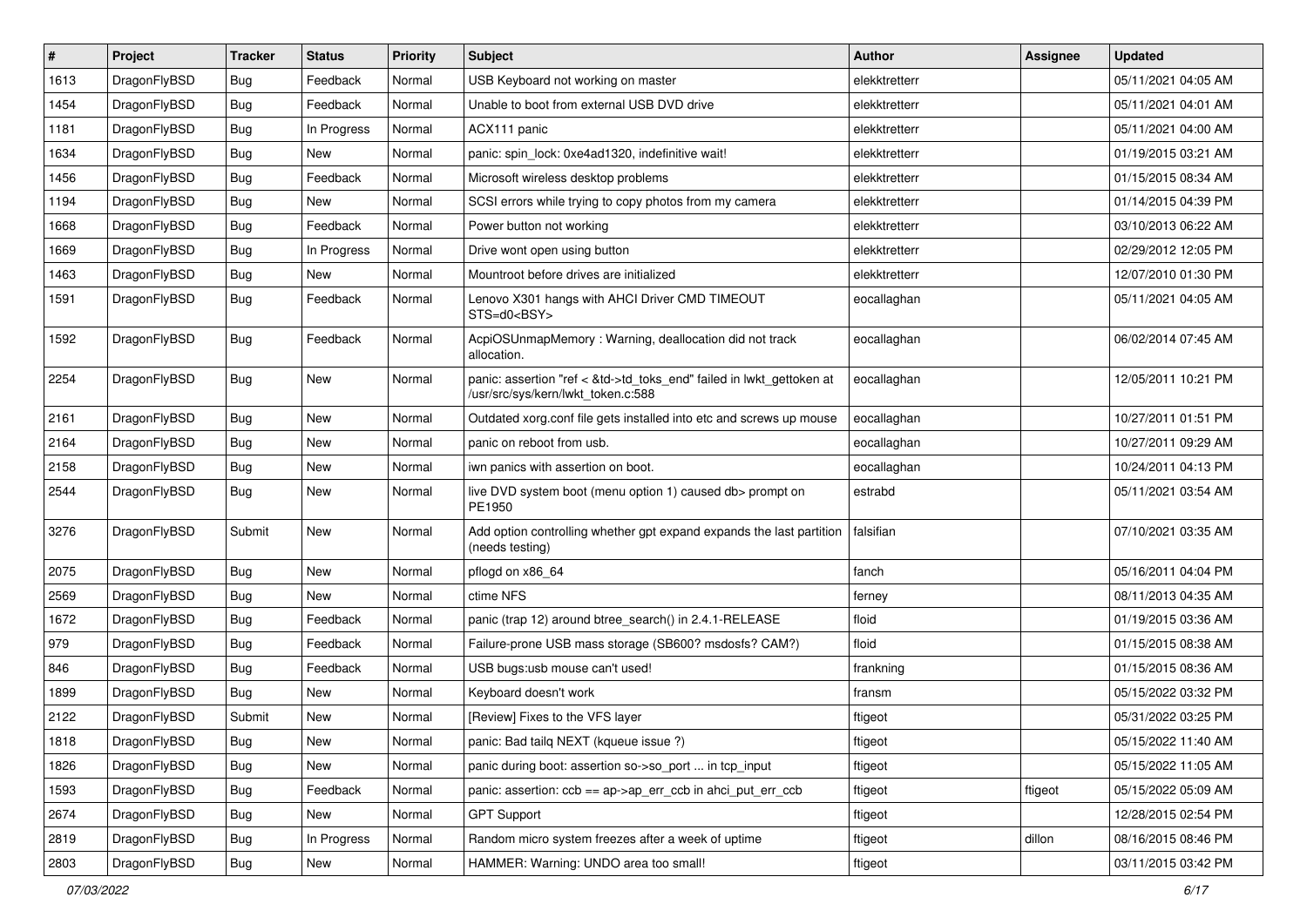| $\vert$ # | Project      | <b>Tracker</b> | <b>Status</b> | <b>Priority</b> | Subject                                                                                   | Author          | Assignee  | <b>Updated</b>      |
|-----------|--------------|----------------|---------------|-----------------|-------------------------------------------------------------------------------------------|-----------------|-----------|---------------------|
| 2416      | DragonFlyBSD | Bug            | New           | Normal          | 'entry can be removed on mounted nfs filesystem                                           | ftigeot         | tuxillo   | 06/03/2014 04:40 AM |
| 2619      | DragonFlyBSD | <b>Bug</b>     | <b>New</b>    | Normal          | DragonFly 3.6 can't be installed on a 6TB volume                                          | ftigeot         |           | 02/23/2014 11:55 PM |
| 2535      | DragonFlyBSD | <b>Bug</b>     | New           | Normal          | Imap processes apparentlt blocked on disk I/O                                             | ftigeot         |           | 04/02/2013 09:31 AM |
| 2051      | DragonFlyBSD | Bug            | New           | Normal          | No ipv6 lan route entry created on 2.10                                                   | ftigeot         |           | 04/21/2011 10:37 AM |
| 2037      | DragonFlyBSD | <b>Bug</b>     | Feedback      | Normal          | Panic Bad link elm while building packages                                                | ftigeot         | dillon    | 04/21/2011 07:20 AM |
| 1923      | DragonFlyBSD | <b>Bug</b>     | New           | Normal          | Abysmal NFS performance with IPv6                                                         | ftigeot         |           | 12/05/2010 09:34 PM |
| 2577      | DragonFlyBSD | Bug            | <b>New</b>    | Normal          | virtio-blk iops performance is cpu limited on high end devices                            | gjs278          | vsrinivas | 08/01/2013 02:28 PM |
| 3165      | DragonFlyBSD | <b>Bug</b>     | New           | Normal          | Looping at boot time                                                                      | gop             |           | 12/28/2018 01:04 PM |
| 2094      | DragonFlyBSD | Bug            | New           | Normal          | Segfault when gdb printing backtrace from core dump                                       | greenrd         |           | 06/25/2011 04:14 PM |
| 1486      | DragonFlyBSD | <b>Bug</b>     | Feedback      | Normal          | Interrupt storm related to SATA DVD device                                                | hasso           |           | 05/11/2021 04:01 AM |
| 1411      | DragonFlyBSD | <b>Bug</b>     | Feedback      | Normal          | Burning doesn't work with ahci(4)                                                         | hasso           | dillon    | 05/11/2021 04:00 AM |
| 1502      | DragonFlyBSD | Bug            | In Progress   | Normal          | Lock while deleting files from nohistory HAMMER directories                               | hasso           |           | 03/10/2013 04:28 AM |
| 1563      | DragonFlyBSD | Bug            | Feedback      | Normal          | reset(1) doesn't reset terminal to the defaults                                           | hasso           |           | 03/10/2013 04:17 AM |
| 1525      | DragonFlyBSD | Bug            | <b>New</b>    | Normal          | boehm-gc problems                                                                         | hasso           |           | 10/13/2012 07:13 PM |
| 1430      | DragonFlyBSD | Bug            | <b>New</b>    | Normal          | Buggy w(1)?                                                                               | hasso           | alexh     | 11/24/2010 08:09 AM |
| 2045      | DragonFlyBSD | Bug            | New           | Normal          | ral(4): Fatal trap 12: page fault while in kernel mode (two panics)                       | herrgard        |           | 11/03/2011 05:34 PM |
| 2125      | DragonFlyBSD | Bug            | New           | Normal          | Weird garbage in dmesg                                                                    | herrgard        |           | 08/30/2011 08:04 PM |
| 3201      | DragonFlyBSD | Submit         | New           | Normal          | Fixes make search display                                                                 | htse            |           | 08/20/2021 04:02 PM |
| 3206      | DragonFlyBSD | Submit         | New           | Normal          | update psm/kbd to FreeBSD 12.0 code                                                       | htse            |           | 10/05/2019 03:49 PM |
| 3189      | DragonFlyBSD | <b>Bug</b>     | New           | Normal          | Allow DragonFly Mail Agent to accept an alternate config via<br>command line switch       | iang            |           | 08/16/2021 12:42 AM |
| 3029      | DragonFlyBSD | Bug            | <b>New</b>    | Normal          | Running DflyBSD 4.8 on FreeBSD bhyve as a guest                                           | iron            |           | 05/13/2022 04:33 AM |
| 2746      | DragonFlyBSD | Bug            | <b>New</b>    | Normal          | some fraction of xterms started from the xmonad window manager<br>get killed with SIGALRM | isenmann        | profmakx  | 12/28/2014 02:51 AM |
| 2604      | DragonFlyBSD | Bug            | New           | Normal          | dell laptop does not boot with LATEST                                                     | isenmann        |           | 11/20/2013 02:07 AM |
| 3134      | DragonFlyBSD | <b>Bug</b>     | New           | Normal          | RFC 3021 (/31 networks) appear to be unsupported                                          | jailbird        |           | 05/16/2018 11:03 PM |
| 2353      | DragonFlyBSD | Bug            | In Progress   | Normal          | panic: assertion "gd->gd_spinlocks_wr == 0" failed in<br>bsd4_schedulerclock              | jaydg           | alexh     | 11/28/2012 01:57 AM |
| 2369      | DragonFlyBSD | Bug            | New           | Normal          | panic: Bad link elm 0xffffffe07edf6068 next->prev != elm                                  | jaydg           |           | 08/15/2012 03:04 AM |
| 2308      | DragonFlyBSD | Bug            | New           | Normal          | System freeze when unloading snd hda                                                      | jaydg           |           | 02/19/2012 07:15 AM |
| 2731      | DragonFlyBSD | Bug            | In Progress   | Normal          | Screen full of random colors when starting Xorg with Intel Haswell<br>HD Graphics P4600   | ikatzmaier      |           | 11/12/2014 04:08 PM |
| 3089      | DragonFlyBSD | <b>Bug</b>     | In Progress   | Normal          | vtnet(4) - disable TCP checksum offload by default                                        | jlane           | vadaszi   | 05/11/2021 04:14 AM |
| 2890      | DragonFlyBSD | <b>Bug</b>     | New           | Normal          | not able to boot usb installer on Toshiba Chromebook 2                                    | johnnywhishbone |           | 02/22/2016 03:42 AM |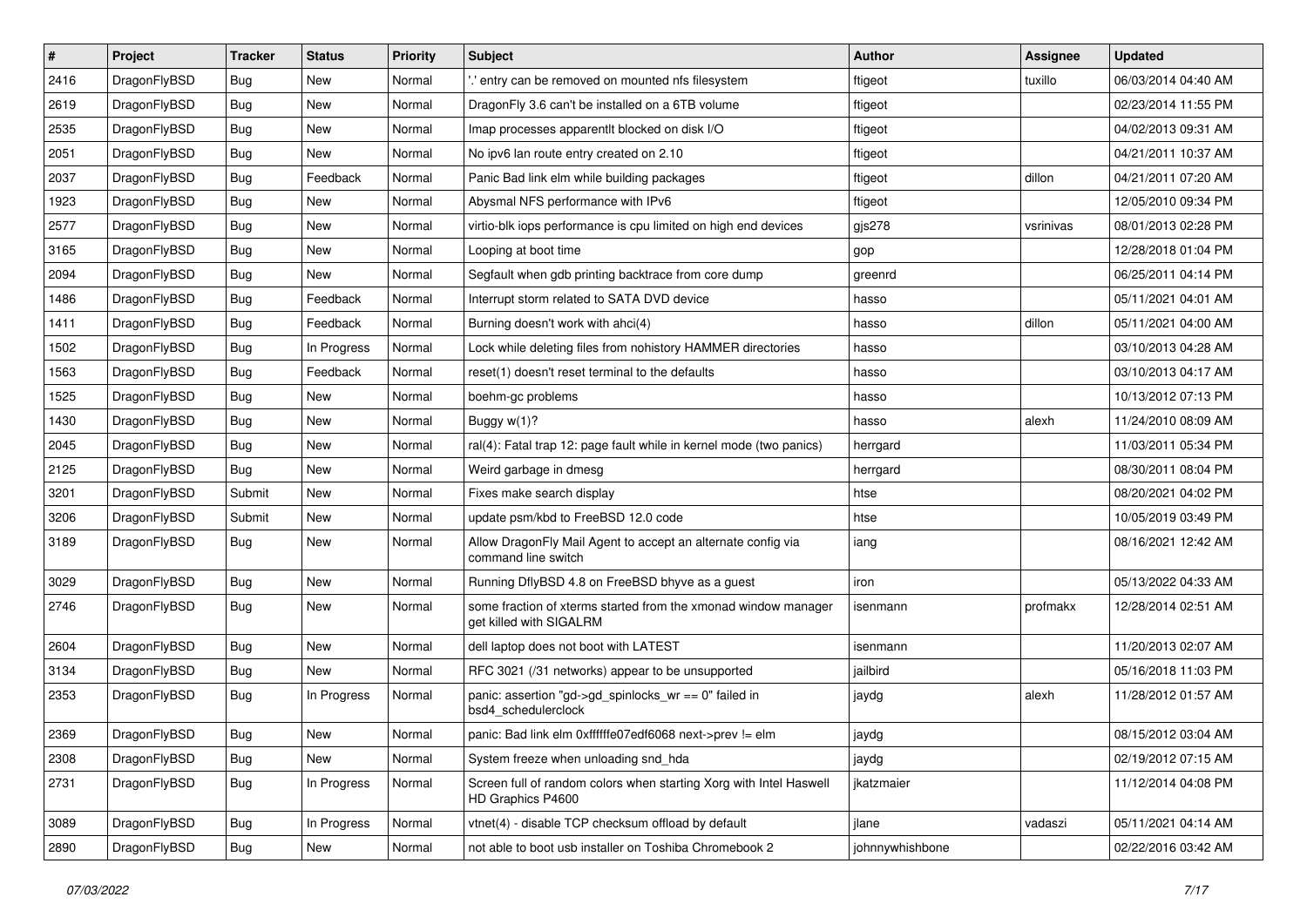| $\sharp$ | Project      | <b>Tracker</b> | <b>Status</b> | <b>Priority</b> | Subject                                                                                                    | <b>Author</b> | Assignee  | <b>Updated</b>      |
|----------|--------------|----------------|---------------|-----------------|------------------------------------------------------------------------------------------------------------|---------------|-----------|---------------------|
| 2391     | DragonFlyBSD | <b>Bug</b>     | In Progress   | Normal          | System lock with ahci and acpi enabled on ATI RS690 chipset with<br>SMB600 sata controller                 | jorisgio      | vadaszi   | 06/03/2015 03:51 PM |
| 2712     | DragonFlyBSD | <b>Bug</b>     | <b>New</b>    | Normal          | connect(2) returns EINVAL when retrying after ECONNREFUSED                                                 | jorisgio      |           | 08/14/2014 05:31 PM |
| 2013     | DragonFlyBSD | <b>Bug</b>     | In Progress   | Normal          | oversized DMA request loop                                                                                 | josepht       |           | 05/11/2021 04:06 AM |
| 1745     | DragonFlyBSD | <b>Bug</b>     | Feedback      | Normal          | kmalloc panic                                                                                              | josepht       |           | 05/11/2021 04:05 AM |
| 1330     | DragonFlyBSD | <b>Bug</b>     | Feedback      | Normal          | Hammer, usb disk, SYNCHRONIZE CACHE failure                                                                | josepht       |           | 06/02/2014 04:56 AM |
| 2568     | DragonFlyBSD | <b>Bug</b>     | New           | Normal          | AHCI panic                                                                                                 | josepht       |           | 06/07/2013 05:52 PM |
| 1717     | DragonFlyBSD | <b>Bug</b>     | Feedback      | Normal          | HAMMER panic in hammer cursor down()                                                                       | josepht1      |           | 05/11/2021 04:05 AM |
| 2245     | DragonFlyBSD | <b>Bug</b>     | New           | Normal          | panic: assertion "ref < &td->td_toks_end" failed in lwkt_gettoken at<br>/usr/src/sys/kern/lwkt token.c:588 | juanfra684    |           | 11/22/2011 07:41 PM |
| 2153     | DragonFlyBSD | <b>Bug</b>     | New           | Normal          | Too many unuseful warnings at boot                                                                         | juanfra684    |           | 10/18/2011 10:16 PM |
| 2444     | DragonFlyBSD | <b>Bug</b>     | New           | Normal          | Crash during Hammer overnight cleanup                                                                      | justin        |           | 11/04/2012 07:58 AM |
| 2090     | DragonFlyBSD | <b>Bug</b>     | Feedback      | Normal          | snd_hda does not support headphone automute                                                                | justin        |           | 03/29/2012 08:03 PM |
| 2645     | DragonFlyBSD | <b>Bug</b>     | New           | Normal          | panic with dsched fq and ioprio                                                                            | jyoung15      |           | 02/20/2014 07:29 AM |
| 1727     | DragonFlyBSD | <b>Bug</b>     | Feedback      | Normal          | CD boot panic (2.6.1) (usb?)                                                                               | kiril         |           | 05/15/2022 05:10 AM |
| 2288     | DragonFlyBSD | Bug            | Feedback      | Normal          | Random IO performance loss introduced since January 1st                                                    | lentferj      |           | 01/23/2013 04:21 PM |
| 1939     | DragonFlyBSD | <b>Bug</b>     | New           | Normal          | Panic on nightly build and stress test box                                                                 | lentferj      |           | 12/18/2010 08:41 AM |
| 1916     | DragonFlyBSD | Bug            | <b>New</b>    | Normal          | Constant crashes on x86_64 with UFS                                                                        | lentferj      |           | 11/21/2010 07:40 PM |
| 2892     | DragonFlyBSD | Bug            | New           | Normal          | swap pager:indefinite wait bufferf error                                                                   | Ihmwzy        |           | 02/21/2016 10:32 PM |
| 3028     | DragonFlyBSD | Bug            | In Progress   | Normal          | installer: confusion of set/get disk encryption passphrase dialogs                                         | liweitianux   | tuxillo   | 06/03/2022 05:13 PM |
| 3310     | DragonFlyBSD | <b>Bug</b>     | In Progress   | Normal          | NVMM+QEMU fail to boot with UEFI: Mem Assist Failed<br>[gpa=0xfffffff0]                                    | liweitianux   |           | 01/11/2022 03:22 PM |
| 2917     | DragonFlyBSD | Bug            | New           | Normal          | da8: reading primary partition table: error accessing offset<br>000000000000 for 512                       | liweitianux   |           | 05/11/2021 08:43 PM |
| 2565     | DragonFlyBSD | Bug            | New           | Normal          | "ifconfig ix0 up" panic                                                                                    | Itpig402a     |           | 06/03/2013 05:46 AM |
| 2434     | DragonFlyBSD | Bug            | <b>New</b>    | Normal          | BTX Halted - Boot fails on USB/GUI                                                                         | lucmv         |           | 10/17/2012 08:12 PM |
| 2808     | DragonFlyBSD | Bug            | New           | Normal          | X freeze by switching between X and VT - results in black screen                                           | lukesky333    |           | 05/11/2021 03:55 AM |
| 2531     | DragonFlyBSD | Bug            | <b>New</b>    | Normal          | camcontrol fails to disable APM                                                                            | m.lombardi85  |           | 03/23/2013 12:28 PM |
| 2370     | DragonFlyBSD | <b>Bug</b>     | New           | Normal          | panic: ffs_valloc: dup alloc                                                                               | marino        | vsrinivas | 02/01/2013 09:28 AM |
| 2167     | DragonFlyBSD | <b>Bug</b>     | New           | Normal          | shutdown/reboot fails after uptime msg                                                                     | marino        |           | 11/28/2011 03:01 AM |
| 2092     | DragonFlyBSD | <b>Bug</b>     | <b>New</b>    | Normal          | Panic: Bad link elm 0x next->prev != elm                                                                   | masterblaster | dillon    | 12/04/2011 12:49 PM |
| 3035     | DragonFlyBSD | <b>Bug</b>     | New           | Normal          | panic: assertion "cpu >= 0 && cpu < ncpus" failed in netisr_cpuport<br>at /usr/src/sys/net/netisr2.h:87    | masu          |           | 05/11/2017 01:24 AM |
| 2809     | DragonFlyBSD | <b>Bug</b>     | <b>New</b>    | Normal          | hammer mirror-stream                                                                                       | masu          |           | 04/10/2015 12:33 AM |
| 1860     | DragonFlyBSD | Bug            | Feedback      | Normal          | Panic while creating UFS fs on vn(4) for initrd                                                            | matthias      |           | 02/29/2012 07:16 AM |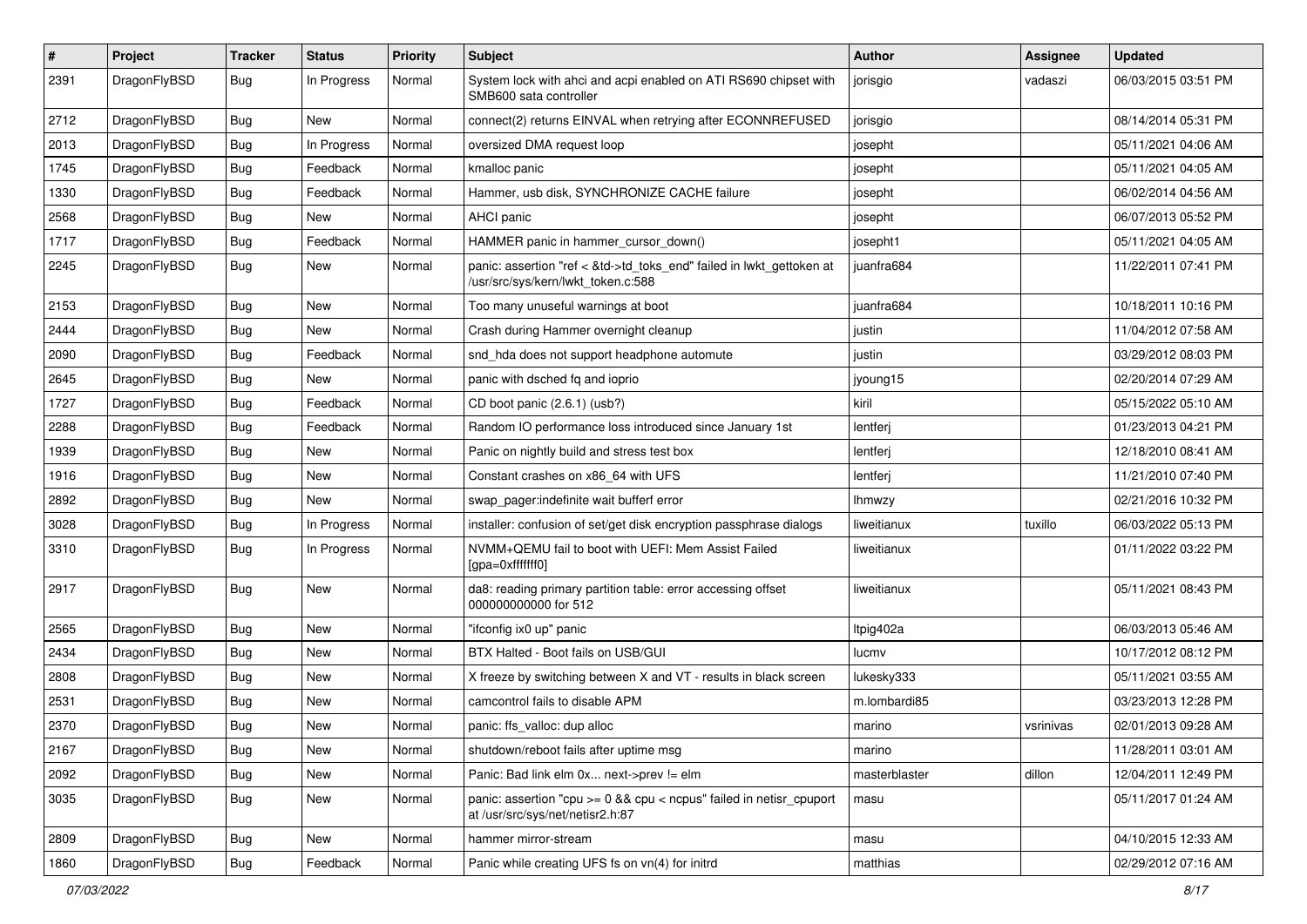| $\sharp$ | Project      | <b>Tracker</b> | <b>Status</b> | <b>Priority</b> | Subject                                                                                                            | <b>Author</b>          | <b>Assignee</b> | <b>Updated</b>      |
|----------|--------------|----------------|---------------|-----------------|--------------------------------------------------------------------------------------------------------------------|------------------------|-----------------|---------------------|
| 2067     | DragonFlyBSD | Bug            | New           | Normal          | sound/pcm: "play interrupt timeout, channel dead"                                                                  | matthiasr              |                 | 05/11/2021 03:55 AM |
| 2598     | DragonFlyBSD | Bug            | <b>New</b>    | Normal          | i386 via USB Booting                                                                                               | mbzadegan              |                 | 10/21/2013 02:28 AM |
| 2644     | DragonFlyBSD | Bug            | Feedback      | Normal          | 3.6.0-REL trap 9 on boot                                                                                           | memmerto               |                 | 11/27/2021 08:08 AM |
| 1293     | DragonFlyBSD | Bug            | New           | Normal          | 2.2.1-REL Installer Request                                                                                        | mk                     | tuxillo         | 05/11/2021 04:00 AM |
| 3317     | DragonFlyBSD | Bug            | In Progress   | Normal          | Network vtnet0 not working on Hetzner cloud                                                                        | mneumann               |                 | 06/18/2022 03:55 AM |
| 3235     | DragonFlyBSD | Bug            | New           | Normal          | Kernel panic in devfs vnops.c                                                                                      | mneumann               |                 | 04/28/2020 07:00 AM |
| 3222     | DragonFlyBSD | Bug            | New           | Normal          | gcc - undefined reference to '__atomic_load' (missing libatomic?)                                                  | mneumann               |                 | 02/08/2020 02:45 AM |
| 2972     | DragonFlyBSD | Bug            | <b>New</b>    | Normal          | ipfw3 "deny to me" does not work correctly                                                                         | mneumann               |                 | 12/27/2016 12:11 PM |
| 2881     | DragonFlyBSD | Bug            | New           | Normal          | Pulseaudio hangs/resets system when starting X11                                                                   | mneumann               |                 | 01/09/2016 03:08 AM |
| 2788     | DragonFlyBSD | Bug            | New           | Normal          | ioctl GSLICEINFO: Not working for vnode slice                                                                      | mneumann               |                 | 02/12/2015 07:49 AM |
| 3218     | DragonFlyBSD | Bug            | New           | Normal          | Kernel panics are not sent to comconsole when booted over EFI                                                      | mqudsi                 |                 | 12/02/2019 08:52 PM |
| 168      | DragonFlyBSD | Bug            | In Progress   | Normal          | Livelocked limit engaged while trying to setup IPW wireless                                                        | mschacht               | sepherosa       | 05/11/2021 04:05 AM |
| 1144     | DragonFlyBSD | Bug            | Feedback      | Normal          | Incorrect clock under KVM                                                                                          | msylvan                |                 | 03/09/2013 01:17 PM |
| 2104     | DragonFlyBSD | Bug            | New           | Normal          | network configuration seg. fault on install CD                                                                     | navratil               |                 | 07/26/2011 07:55 AM |
| 2958     | DragonFlyBSD | Bug            | Feedback      | Normal          | Hammer FS dies during pruning after massive write load                                                             | neilb                  |                 | 10/11/2016 04:20 AM |
| 2957     | DragonFlyBSD | Bug            | Feedback      | Normal          | swapoff -a followed by swapon -a doesn't give your swap back                                                       | neilb                  |                 | 10/09/2016 04:17 AM |
| 2098     | DragonFlyBSD | Submit         | New           | Normal          | [PATCH] correct ath man page example<br>(/usr/src/share/man/man4/ath.4)                                            | nobody                 |                 | 11/15/2011 12:27 AM |
| 3215     | DragonFlyBSD | Bug            | New           | Normal          | Hang in tcdrain(3) after write(3)                                                                                  | noloader               |                 | 11/25/2019 03:08 PM |
| 1193     | DragonFlyBSD | Bug            | New           | Normal          | kernel doesn't recognize cdrom drive                                                                               | nonsolosoft            |                 | 01/25/2014 09:11 PM |
| 2622     | DragonFlyBSD | Bug            | New           | Normal          | VAIO FIT15E fn keys support                                                                                        | nonsolosoft            |                 | 12/31/2013 01:31 AM |
| 2621     | DragonFlyBSD | Bug            | <b>New</b>    | Normal          | core dump using cdrom                                                                                              | nonsolosoft            |                 | 12/27/2013 12:43 AM |
| 2182     | DragonFlyBSD | Bug            | New           | Normal          | if_msk PHY FIFO underrun/overflow                                                                                  | nonsolosoft            |                 | 09/03/2012 06:39 AM |
| 2412     | DragonFlyBSD | Bug            | New           | Normal          | wlan0 fails to get address via dhclient                                                                            | nonsolosoft            |                 | 08/30/2012 05:55 AM |
| 3052     | DragonFlyBSD | Bug            | New           | Normal          | panic DragonFly v4.8.1-RELEASE by mounting a malformed NTFS<br>image [64.000]                                      | open.source@ribose.com |                 | 08/14/2017 03:22 AM |
| 3051     | DragonFlyBSD | <b>Bug</b>     | New           | Normal          | panic DragonFly v4.8.1-RELEASE by mounting a malformed NTFS<br>image [12.000]                                      | open.source@ribose.com |                 | 08/14/2017 03:20 AM |
| 3049     | DragonFlyBSD | Bug            | New           | Normal          | panic DragonFly v4.8.1-RELEASE by mounting a malformed<br>msdosfs image [12.128]                                   | open.source@ribose.com |                 | 08/14/2017 02:53 AM |
| 2802     | DragonFlyBSD | <b>Bug</b>     | New           | Normal          | USB Wifi urtwn0 crash from cd boot                                                                                 | opvalues               |                 | 03/10/2015 01:07 AM |
| 2799     | DragonFlyBSD | <b>Bug</b>     | New           | Normal          | Fatal trap 12 caused by moused(8) -p /dev/cual0                                                                    | opvalues               |                 | 03/04/2015 11:01 PM |
| 3152     | DragonFlyBSD | <b>Bug</b>     | Feedback      | Normal          | Console's size in ttyv0 and single user mode is sticking to 80x25,<br>while ttyv1 can make use of the whole screen | overtime               |                 | 02/24/2019 01:08 AM |
| 2874     | DragonFlyBSD | Bug            | New           | Normal          | make world DESTDIR=/emptydir fails                                                                                 | pascii                 |                 | 12/25/2015 07:04 AM |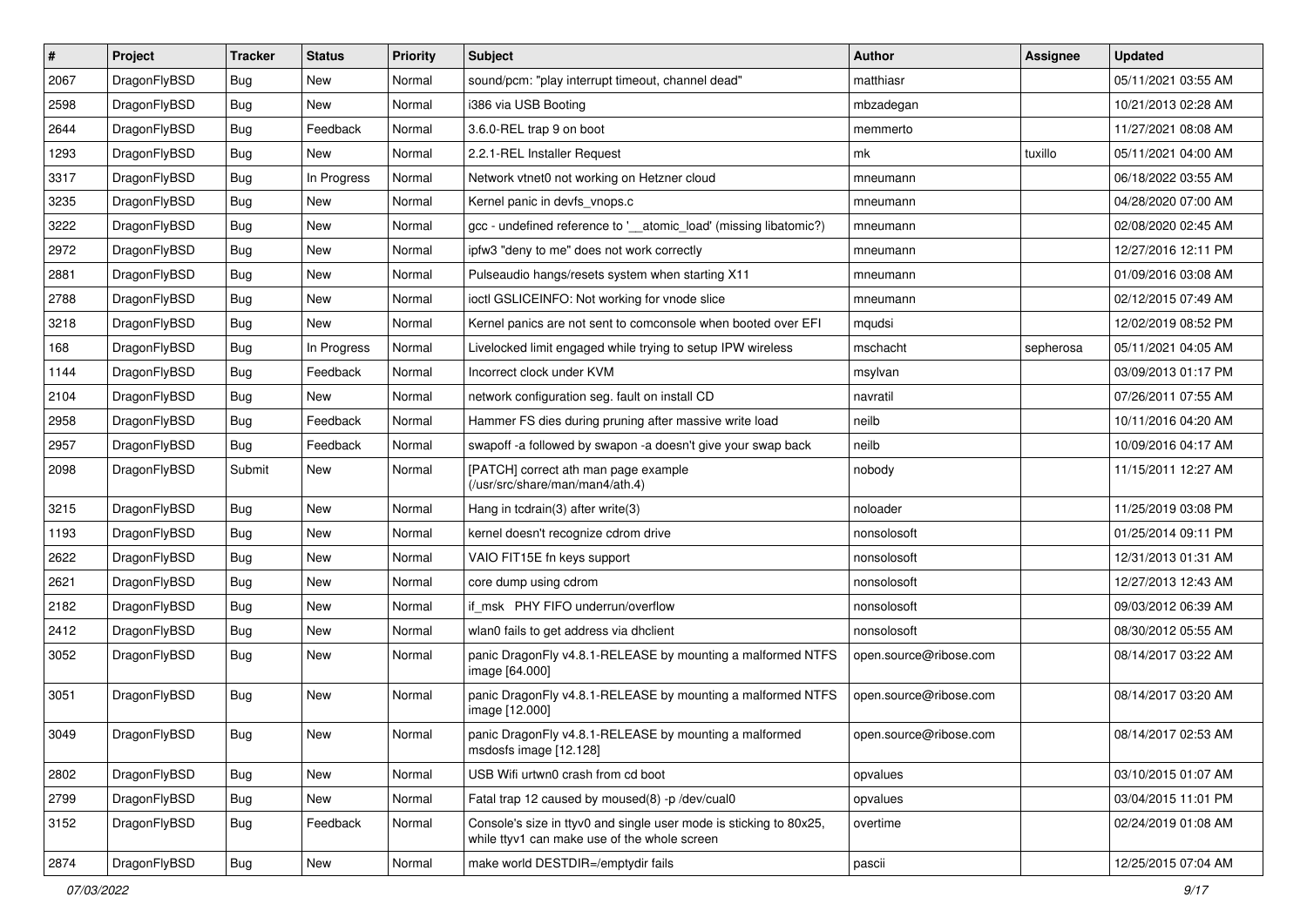| $\sharp$ | Project      | <b>Tracker</b> | <b>Status</b> | <b>Priority</b> | Subject                                                                                                        | <b>Author</b> | Assignee | <b>Updated</b>      |
|----------|--------------|----------------|---------------|-----------------|----------------------------------------------------------------------------------------------------------------|---------------|----------|---------------------|
| 1769     | DragonFlyBSD | <b>Bug</b>     | New           | Normal          | panic: assertion: _tp->tt_msg->tt_cpuid == mycpuid in<br>tcp_callout_active                                    | pavalos       | sjg      | 05/15/2022 11:07 AM |
| 2898     | DragonFlyBSD | <b>Bug</b>     | New           | Normal          | <b>HAMMER</b> panic                                                                                            | pavalos       |          | 11/03/2018 07:05 AM |
| 2526     | DragonFlyBSD | <b>Bug</b>     | New           | Normal          | hammer cleanup doesn't run on first day of DST                                                                 | pavalos       |          | 10/18/2016 05:28 PM |
| 2248     | DragonFlyBSD | <b>Bug</b>     | New           | Normal          | sysctl panic                                                                                                   | pavalos       |          | 11/23/2011 06:23 PM |
| 2199     | DragonFlyBSD | <b>Bug</b>     | New           | Normal          | screen segfaults if utmpx isn't present                                                                        | pavalos       |          | 11/15/2011 10:52 PM |
| 2099     | DragonFlyBSD | <b>Bug</b>     | New           | Normal          | page fault panic in vm system                                                                                  | pavalos       |          | 07/10/2011 08:51 AM |
| 2048     | DragonFlyBSD | <b>Bug</b>     | <b>New</b>    | Normal          | panic: ffs_sync: rofs mod                                                                                      | pavalos       |          | 04/12/2011 05:45 AM |
| 2008     | DragonFlyBSD | <b>Bug</b>     | New           | Normal          | lwkt_setcpu_remote: td->td_flags 00800621 console flood                                                        | pavalos       |          | 03/06/2011 09:37 PM |
| 1969     | DragonFlyBSD | <b>Bug</b>     | <b>New</b>    | Normal          | pf-related network problem                                                                                     | pavalos       | lentferj | 02/01/2011 06:57 PM |
| 1949     | DragonFlyBSD | <b>Bug</b>     | New           | Normal          | iwn panic                                                                                                      | pavalos       |          | 01/30/2011 03:21 AM |
| 1946     | DragonFlyBSD | <b>Bug</b>     | New           | Normal          | ieee80211 panic                                                                                                | pavalos       | josepht  | 01/27/2011 06:00 PM |
| 3226     | DragonFlyBSD | <b>Bug</b>     | New           | Normal          | Xorg freezes in vm: thread stuck in "objtrm1"                                                                  | peeter        |          | 04/08/2020 02:10 AM |
| 2970     | DragonFlyBSD | <b>Bug</b>     | <b>New</b>    | Normal          | kernel 4.7: "Is -l" causes panic on UDF filesystem: "bgetvp -<br>overlapping buffer"                           | peeter        |          | 12/21/2016 02:46 AM |
| 1943     | DragonFlyBSD | <b>Bug</b>     | New           | Normal          | hammer assertion panic                                                                                         | peter         |          | 12/27/2010 12:45 AM |
| 1990     | DragonFlyBSD | <b>Bug</b>     | New           | Normal          | /mnt too large to mount                                                                                        | peur.neu      |          | 02/16/2011 11:24 PM |
| 1951     | DragonFlyBSD | <b>Bug</b>     | <b>New</b>    | Normal          | dma_timeouts at phyaddr on a good hdd                                                                          | peur.neu      |          | 01/04/2011 07:12 AM |
| 1559     | DragonFlyBSD | <b>Bug</b>     | New           | Normal          | kernel trap                                                                                                    | phma          |          | 11/27/2021 08:43 AM |
| 3247     | DragonFlyBSD | <b>Bug</b>     | <b>New</b>    | Normal          | Kernel panic doing nothing much                                                                                | phma          |          | 09/12/2020 11:40 PM |
| 2816     | DragonFlyBSD | <b>Bug</b>     | New           | Normal          | A multitasking process being debugged can get stuck                                                            | phma          |          | 05/19/2015 03:57 AM |
| 2611     | DragonFlyBSD | <b>Bug</b>     | New           | Normal          | Change in IP address results in network not working                                                            | phma          |          | 12/05/2013 07:55 PM |
| 2557     | DragonFlyBSD | <b>Bug</b>     | New           | Normal          | stock 3.4.1 kernel halts during booting if dm and dm_target_crypt<br>are loaded and RAID controller is present | phma          |          | 05/12/2013 10:38 PM |
| 2389     | DragonFlyBSD | <b>Bug</b>     | New           | Normal          | computer crashed while listing processes                                                                       | phma          |          | 06/18/2012 02:49 PM |
| 2387     | DragonFlyBSD | <b>Bug</b>     | New           | Normal          | hammer ignores -t during dedup                                                                                 | phma          |          | 06/17/2012 12:30 PM |
| 2331     | DragonFlyBSD | <b>Bug</b>     | New           | Normal          | reading mouse mode from unopen file descriptor hangs mouse<br>driver                                           | phma          |          | 03/14/2012 09:43 AM |
| 2311     | DragonFlyBSD | Bug            | New           | Normal          | Xorg crash having something to do with drm                                                                     | phma          |          | 02/22/2012 09:59 AM |
| 2306     | DragonFlyBSD | <b>Bug</b>     | New           | Normal          | a crash starts the kernel debugger in text mode, but just reboots in $X \mid p$ hma                            |               |          | 02/11/2012 08:02 PM |
| 3302     | DragonFlyBSD | <b>Bug</b>     | <b>New</b>    | Normal          | Will not boot on System76 Lemur Pro (lemp10)                                                                   | piecuch       |          | 11/03/2021 10:21 AM |
| 3298     | DragonFlyBSD | <b>Bug</b>     | New           | Normal          | Running "w" and having logged in via XDM through VNC, "w" prints<br>an extra error message                     | piecuch       |          | 10/25/2021 09:16 AM |
| 3239     | DragonFlyBSD | Bug            | <b>New</b>    | Normal          | unable to SIGKILL glitched emacs                                                                               | piecuch       |          | 05/26/2020 03:30 AM |
| 3238     | DragonFlyBSD | Bug            | New           | Normal          | race conditions when printing from vkernel console                                                             | piecuch       |          | 05/19/2020 02:50 PM |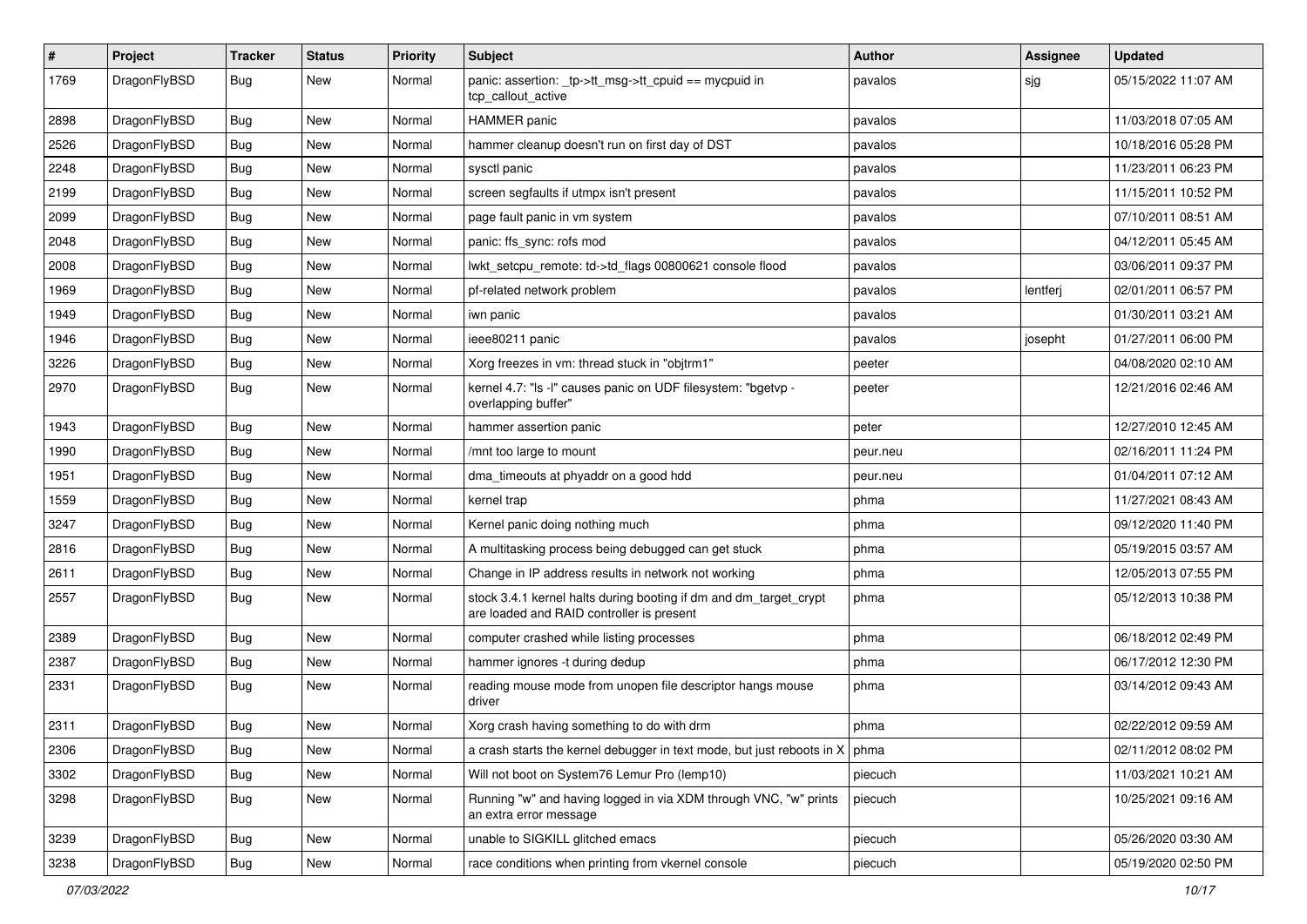| $\#$ | Project      | <b>Tracker</b> | <b>Status</b> | <b>Priority</b> | <b>Subject</b>                                                                                                                                                                                    | <b>Author</b> | Assignee | <b>Updated</b>      |
|------|--------------|----------------|---------------|-----------------|---------------------------------------------------------------------------------------------------------------------------------------------------------------------------------------------------|---------------|----------|---------------------|
| 2496 | DragonFlyBSD | <b>Bug</b>     | <b>New</b>    | Normal          | NTFS malloc limit exceeded                                                                                                                                                                        | plasmob       | tuxillo  | 02/19/2013 08:47 AM |
| 1101 | DragonFlyBSD | <b>Bug</b>     | Feedback      | Normal          | ohci related panic                                                                                                                                                                                | polachok      |          | 05/11/2021 04:00 AM |
| 3245 | DragonFlyBSD | <b>Bug</b>     | New           | Normal          | panic: free: guard1x fail, i915 load from loader.conf                                                                                                                                             | polachok      |          | 08/21/2020 10:36 AM |
| 1577 | DragonFlyBSD | Bug            | Feedback      | Normal          | panic: assertion: leaf->base.obj_id == ip->obj_id in<br>hammer_ip_delete_range                                                                                                                    | qhwt+dfly     |          | 05/11/2021 04:01 AM |
| 1387 | DragonFlyBSD | <b>Bug</b>     | Feedback      | Normal          | zero-size malloc and ps: kvm getprocs: Bad address                                                                                                                                                | qhwt+dfly     |          | 05/11/2021 04:00 AM |
| 1368 | DragonFlyBSD | <b>Bug</b>     | In Progress   | Normal          | suspend signal race?                                                                                                                                                                              | qhwt+dfly     |          | 05/11/2021 03:51 AM |
| 570  | DragonFlyBSD | Bug            | Feedback      | Normal          | 1.8.x: ACPI problems                                                                                                                                                                              | qhwt+dfly     |          | 06/02/2014 03:45 AM |
| 1876 | DragonFlyBSD | Bug            | <b>New</b>    | Normal          | devfs in jail + logging out from console(ttyv1+) -> panic                                                                                                                                         | qhwt.dfly     | tuxillo  | 05/31/2022 03:24 PM |
| 1942 | DragonFlyBSD | <b>Bug</b>     | New           | Normal          | locking against myself in getcacheblk()?                                                                                                                                                          | qhwt.dfly     |          | 05/31/2022 02:15 PM |
| 1917 | DragonFlyBSD | <b>Bug</b>     | New           | Normal          | panic: assertion: (RB_EMPTY(&ip->rec_tree) && (ip->flags &<br>HAMMER_INODE_XDIRTY) == 0)    (!RB_EMPTY(&ip->rec_tree)<br>&& (ip->flags & HAMMER_INODE_XDIRTY) != 0) in<br>hammer_flush_inode_done | qhwt.dfly     |          | 11/24/2010 03:23 AM |
| 2371 | DragonFlyBSD | <b>Bug</b>     | New           | Normal          | Timezone problem with America/Sao Paulo                                                                                                                                                           | raitech       |          | 05/17/2012 01:42 PM |
| 1560 | DragonFlyBSD | Bug            | Feedback      | Normal          | Unable to modify partition table on ThinkPad T61p during install                                                                                                                                  | rehsack       |          | 01/15/2015 08:57 AM |
| 3313 | DragonFlyBSD | <b>Bug</b>     | New           | Normal          | Can't boot from my live USB at all. The kernel loading process<br>hangs.                                                                                                                          | rempas        |          | 06/03/2022 12:16 AM |
| 2822 | DragonFlyBSD | Bug            | New           | Normal          | USB 3.0 stick throws "reading primary partition table: error<br>accessing offset 000[] for 152" error, while the stick works on any<br>other OS I tested                                          | revuwa        | profmakx | 06/29/2015 05:56 AM |
| 1836 | DragonFlyBSD | <b>Bug</b>     | New           | Normal          | Incorrect TCP checksum show up in tcpdump                                                                                                                                                         | robgar1       |          | 05/15/2022 11:22 AM |
| 2430 | DragonFlyBSD | Bug            | New           | Normal          | Alternate Password Hash method                                                                                                                                                                    | robin.carey1  |          | 10/07/2012 06:28 AM |
| 2138 | DragonFlyBSD | <b>Bug</b>     | New           | Normal          | > 100% CPU usage                                                                                                                                                                                  | robin.carey1  |          | 09/26/2011 12:20 PM |
| 2626 | DragonFlyBSD | <b>Bug</b>     | New           | Normal          | iwn driver drops with error: "firmware error 'iwn intr: fatal firmware<br>error"                                                                                                                  | rodyaj        |          | 01/09/2014 05:50 AM |
| 2738 | DragonFlyBSD | Bug            | New           | Normal          | Hammer: Strange behavior when trying to recover old version of<br>moved file                                                                                                                      | roland        |          | 11/20/2014 08:02 AM |
| 3141 | DragonFlyBSD | <b>Bug</b>     | New           | Normal          | dhclient blocks boot process                                                                                                                                                                      | rowo          |          | 12/16/2018 11:01 AM |
| 1975 | DragonFlyBSD | Bug            | New           | Normal          | Applications seg fault in select() and poll()                                                                                                                                                     | rumcic        |          | 05/31/2022 02:58 PM |
| 1192 | DragonFlyBSD | Submit         | New           | Normal          | KKASSERTs in sys/kern/uipc {msg,socket} c are too strict                                                                                                                                          | rumcic        |          | 05/11/2021 04:07 AM |
| 1218 | DragonFlyBSD | Bug            | In Progress   | Normal          | panic: assertion: $error == 0$ in hammer start transaction                                                                                                                                        | rumcic        |          | 05/11/2021 04:00 AM |
| 998  | DragonFlyBSD | <b>Bug</b>     | In Progress   | Normal          | Unconfiguring a vn while it is mounted                                                                                                                                                            | rumcic        | tuxillo  | 05/11/2021 04:00 AM |
| 1580 | DragonFlyBSD | <b>Bug</b>     | Feedback      | Normal          | Panic (Fatal trap 12: page fault while in kernel mode) while playing<br>with pf and netif names                                                                                                   | rumcic        |          | 12/21/2018 01:21 AM |
| 1250 | DragonFlyBSD | <b>Bug</b>     | Feedback      | Normal          | Panic upon plugging an USB flash drive into the machine                                                                                                                                           | rumcic        |          | 03/10/2013 05:17 AM |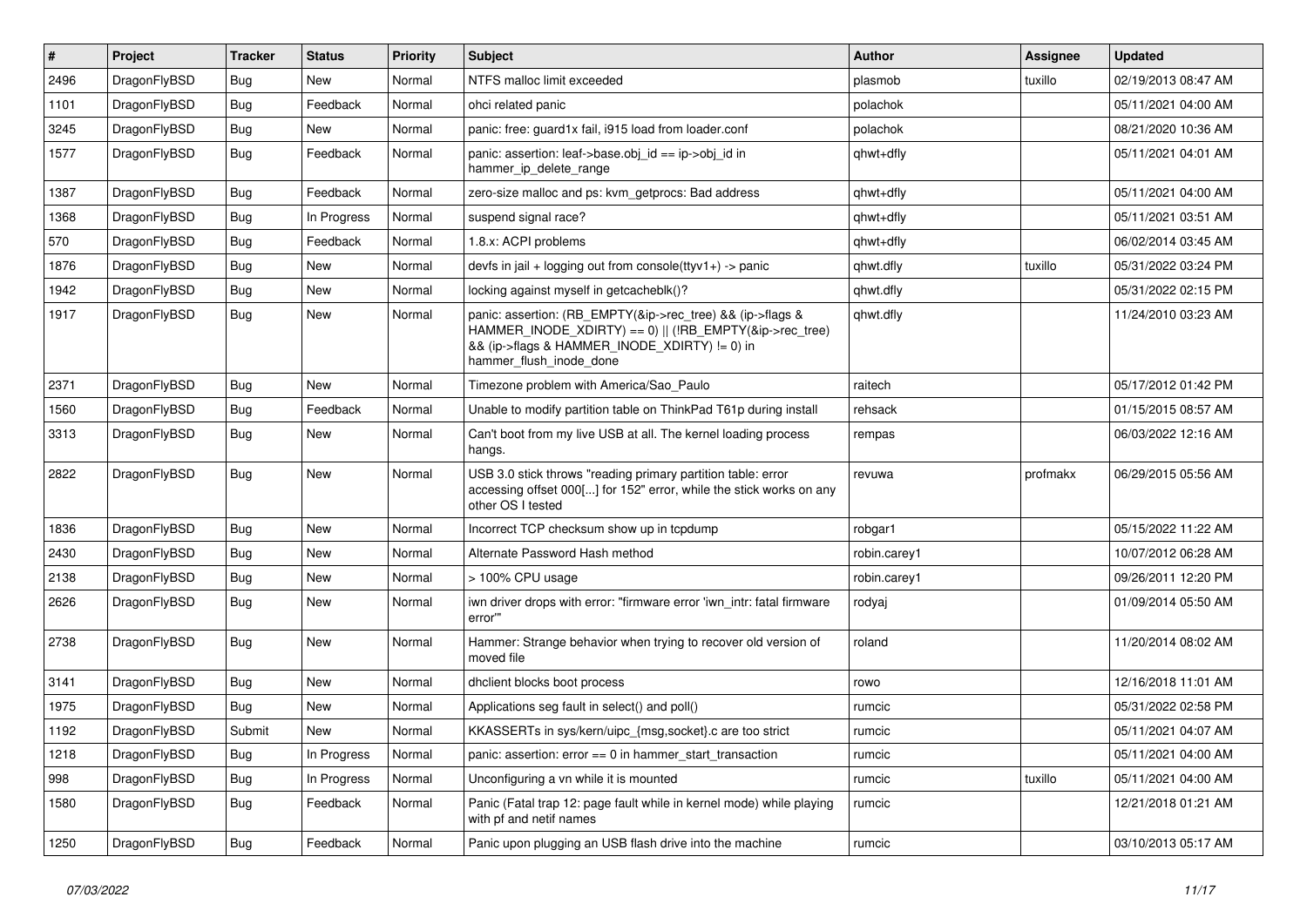| #    | Project      | <b>Tracker</b> | <b>Status</b> | <b>Priority</b> | Subject                                                                              | <b>Author</b> | Assignee | <b>Updated</b>      |
|------|--------------|----------------|---------------|-----------------|--------------------------------------------------------------------------------------|---------------|----------|---------------------|
| 1249 | DragonFlyBSD | Bug            | Feedback      | Normal          | panic: ffs_vfree: freeing free inode                                                 | rumcic        |          | 03/10/2013 05:13 AM |
| 1489 | DragonFlyBSD | Bug            | Feedback      | Normal          | panic: ufs dirbad: bad dir                                                           | rumcic        |          | 03/10/2013 04:34 AM |
| 2080 | DragonFlyBSD | <b>Bug</b>     | New           | Normal          | panic: lockmgr thrd_sleep: called from interrupt, ipi, or hard code<br>section       | rumcic        |          | 05/30/2011 05:06 PM |
| 2072 | DragonFlyBSD | Bug            | <b>New</b>    | Normal          | Fatal trap 12: stopped at lwkt_send_ipiq3                                            | rumcic        |          | 05/17/2011 04:12 AM |
| 1874 | DragonFlyBSD | Bug            | New           | Normal          | mpd listening on all IPs, accepting only on one                                      | rumcic        |          | 05/08/2011 01:01 PM |
| 1873 | DragonFlyBSD | Bug            | New           | Normal          | Panic upon usb mouse detach and reattaching                                          | rumcic        |          | 02/01/2011 09:53 AM |
| 2316 | DragonFlyBSD | Bug            | <b>New</b>    | Normal          | Ungraceful invalid password handling for adding a new user in the<br>installer       | rune          |          | 04/27/2012 11:23 PM |
| 2549 | DragonFlyBSD | Bug            | In Progress   | Normal          | netgraph7: Kernel page fault.                                                        | russiane39    | nant     | 05/10/2013 11:20 PM |
| 3047 | DragonFlyBSD | Bug            | New           | Normal          | HAMMER critical write error                                                          | samuel        |          | 06/19/2019 09:50 AM |
| 2123 | DragonFlyBSD | Bug            | <b>New</b>    | Normal          | hammer is losing files                                                               | schmir        |          | 08/30/2011 07:56 PM |
| 2042 | DragonFlyBSD | Bug            | New           | Normal          | kernel panic, when run boot0cfg                                                      | sepherosa     |          | 05/31/2022 03:01 PM |
| 2100 | DragonFlyBSD | Bug            | Feedback      | Normal          | devfs related panic                                                                  | sepherosa     | alexh    | 07/10/2011 02:29 PM |
| 1944 | DragonFlyBSD | Bug            | New           | Normal          | panic: backing_object 0xdea7b258 was somehow re-referenced<br>during collapse!       | sepherosa     |          | 12/27/2010 02:06 AM |
| 3160 | DragonFlyBSD | Submit         | In Progress   | Normal          | State the implementation difference in pkill/pgrep manual                            | sevan         | tuxillo  | 06/03/2022 05:15 PM |
| 2933 | DragonFlyBSD | Submit         | New           | Normal          | Remove unix domain socket support from cat(1)                                        | sevan         |          | 08/01/2016 08:10 PM |
| 2924 | DragonFlyBSD | Bug            | New           | Normal          | cat -v fails to tag characters in extended table with M- prefix with<br>some locales | sevan         |          | 07/11/2016 07:18 AM |
| 2124 | DragonFlyBSD | Bug            | New           | Normal          | getty repeating too quickly on port /dev/ttyv0                                       | sgeorge.ml    |          | 09/01/2011 04:28 AM |
| 2891 | DragonFlyBSD | <b>Bug</b>     | New           | Normal          | Kernel panic in IEEE802.11 related code                                              | shamaz        |          | 05/29/2016 05:49 PM |
| 2863 | DragonFlyBSD | Bug            | New           | Normal          | HAMMER synch tid is zero                                                             | shamaz        |          | 12/12/2015 11:24 PM |
| 2820 | DragonFlyBSD | Bug            | <b>New</b>    | Normal          | TP-Link USB Wi-Fi adapter cannot be reattached to the system                         | shamaz        |          | 05/22/2015 09:45 PM |
| 1961 | DragonFlyBSD | Bug            | New           | Normal          | Can't create dump from DDB                                                           | shamaz        |          | 01/29/2011 09:02 PM |
| 1884 | DragonFlyBSD | Bug            | New           | Normal          | System completely freezes while listening music (devbuf: malloc<br>limit exceeded)   | shamaz        |          | 01/24/2011 05:00 PM |
| 1935 | DragonFlyBSD | Bug            | New           | Normal          | mouse does not work after switching between x and console                            | shamaz        |          | 12/13/2010 10:06 AM |
| 1302 | DragonFlyBSD | Bug            | In Progress   | Normal          | Checkpoint regression?                                                               | sjg           | sjg      | 07/10/2013 05:22 PM |
| 2061 | DragonFlyBSD | <b>Bug</b>     | I New         | Normal          | USB keyboard boot panic                                                              | sjg           |          | 05/04/2012 12:20 AM |
| 1786 | DragonFlyBSD | <b>Bug</b>     | New           | Normal          | Calling NULL function pointer initiates panic loop                                   | sjg           |          | 10/11/2010 05:28 PM |
| 1964 | DragonFlyBSD | <b>Bug</b>     | New           | Normal          | iwn (panic assertion : wlan_assert_serialized)                                       | sjmm.ptr      | josepht  | 02/01/2011 12:57 PM |
| 2936 | DragonFlyBSD | <b>Bug</b>     | New           | Normal          | loader.efi crashes while loading kernel                                              | spaceille     |          | 08/20/2016 06:17 AM |
| 2587 | DragonFlyBSD | <b>Bug</b>     | <b>New</b>    | Normal          | SATA DVD writer not detected by DragonFly                                            | srussell      |          | 09/04/2020 08:55 AM |
| 2586 | DragonFlyBSD | <b>Bug</b>     | New           | Normal          | pf: "modulate" state seems problematic                                               | srussell      |          | 09/25/2013 07:36 PM |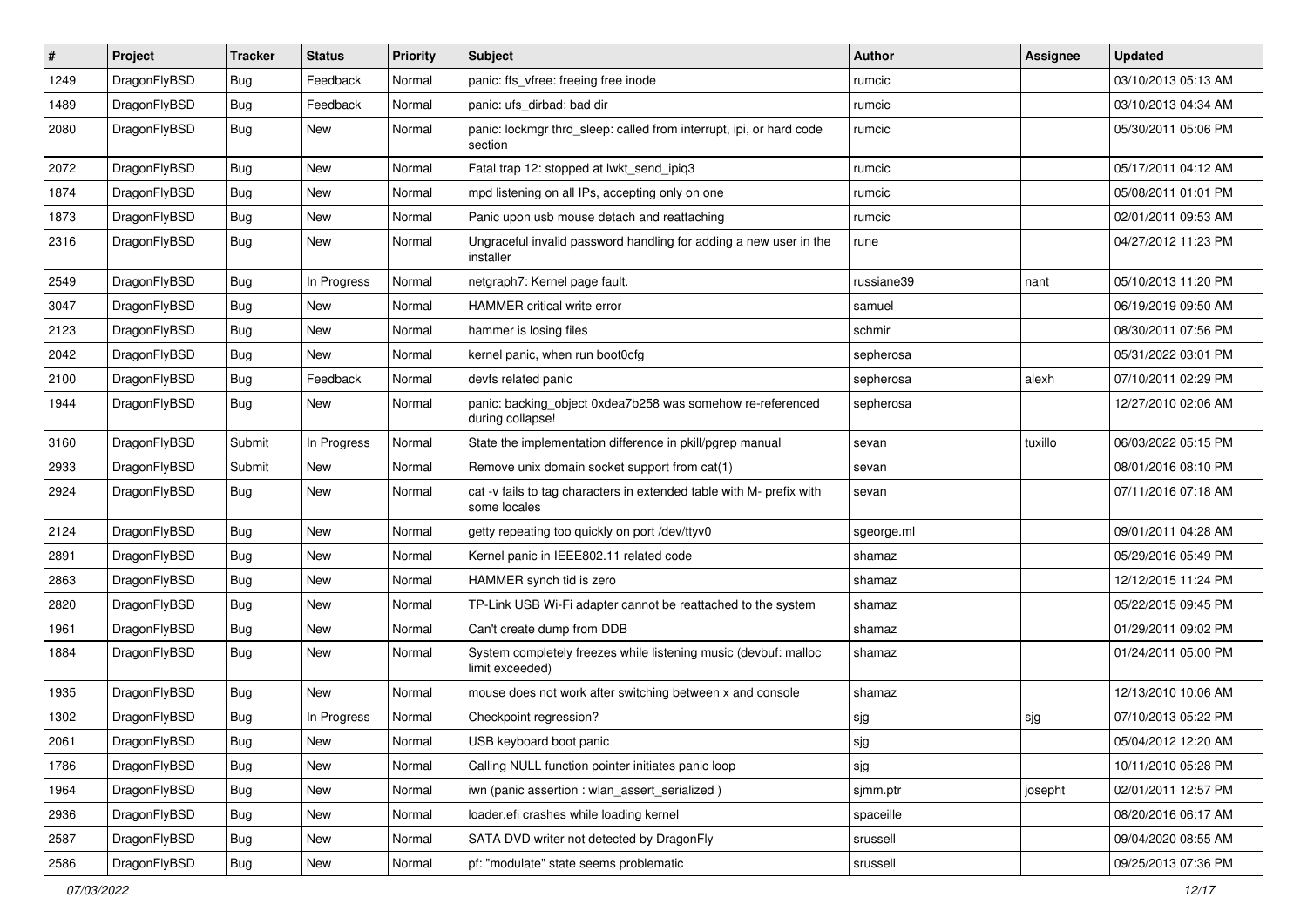| $\sharp$ | Project      | <b>Tracker</b> | <b>Status</b> | <b>Priority</b> | Subject                                                                                                  | <b>Author</b>     | Assignee | <b>Updated</b>      |
|----------|--------------|----------------|---------------|-----------------|----------------------------------------------------------------------------------------------------------|-------------------|----------|---------------------|
| 2077     | DragonFlyBSD | Bug            | New           | Normal          | USB devices conflicting                                                                                  | srussell          |          | 05/17/2011 05:12 PM |
| 2055     | DragonFlyBSD | Bug            | New           | Normal          | $ssh + IPV6 + bridge \Rightarrow connection freezes$                                                     | steve             |          | 04/24/2011 07:13 PM |
| 2004     | DragonFlyBSD | Bug            | New           | Normal          | LWKT WAIT IPIQ panic                                                                                     | steve             |          | 03/08/2011 05:46 PM |
| 2082     | DragonFlyBSD | <b>Bug</b>     | New           | Normal          | dfbsd 2.10.1 amd64 - mc port build error with 'bmake bin-install'                                        | sun-doctor        |          | 05/25/2011 07:18 PM |
| 2509     | DragonFlyBSD | Bug            | <b>New</b>    | Normal          | Redefinition of DIRBLKSIZ in restore(8)                                                                  | swildner          |          | 06/04/2022 04:40 AM |
| 243      | DragonFlyBSD | <b>Bug</b>     | Feedback      | Normal          | weird behavior in the shell                                                                              | swildner          |          | 05/31/2022 02:51 PM |
| 1913     | DragonFlyBSD | Bug            | New           | Normal          | panic: assertion: ip->flush_state != HAMMER_FST_FLUSH in<br>hammer_flush_inode_core                      | swildner          |          | 11/20/2010 05:27 PM |
| 1907     | DragonFlyBSD | Bug            | New           | Normal          | Hammer crash in hammer_flusher_flush()                                                                   | swildner          |          | 11/11/2010 05:07 AM |
| 3217     | DragonFlyBSD | Bug            | <b>New</b>    | Normal          | rescue tools: make install fails if rescue folder doesn't exist                                          | t dfbsd           |          | 11/27/2019 08:16 PM |
| 2921     | DragonFlyBSD | Submit         | New           | Normal          | Allow moused to accept userland mouse events                                                             | tautolog          |          | 05/11/2021 04:08 AM |
| 3135     | DragonFlyBSD | Submit         | New           | Normal          | Add EVFILT_RECV and EVFILT_SEND                                                                          | tautolog          |          | 05/25/2018 09:59 PM |
| 3036     | DragonFlyBSD | Bug            | New           | Normal          | panic in icmp redirect start() ASSERT IN NETISR(0)                                                       | tautolog          |          | 05/11/2017 07:27 PM |
| 2609     | DragonFlyBSD | <b>Bug</b>     | <b>New</b>    | Normal          | master: panic: assertion<br>"LWKT_TOKEN_HELD_ANY(vm_object_token(object))" failed in<br>swp pager lookup | thomas.nikolajsen |          | 11/28/2013 11:36 AM |
| 2436     | DragonFlyBSD | Bug            | New           | Normal          | panic: assertion "lp->lwp qcpu == dd->cpuid" failed in<br>dfly_acquire_curproc                           | thomas.nikolajsen |          | 01/23/2013 11:07 AM |
| 1984     | DragonFlyBSD | Bug            | <b>New</b>    | Normal          | hammer mount fails after crash - HAMMER: FIFO record bad head<br>signature                               | thomas.nikolajsen |          | 03/08/2011 06:57 PM |
| 2459     | DragonFlyBSD | Bug            | Feedback      | Normal          | apic problems with HP Probook 4510s                                                                      | thowe             |          | 11/27/2021 08:22 AM |
| 3316     | DragonFlyBSD | <b>Bug</b>     | New           | Normal          | hammer2 dirent create() allows creating >1 dirents with the same<br>name                                 | tkusumi           |          | 06/05/2022 12:35 PM |
| 3312     | DragonFlyBSD | Submit         | <b>New</b>    | Normal          | hammer2: redundant chain modify after chain creation                                                     | tkusumi           |          | 05/15/2022 01:35 PM |
| 3269     | DragonFlyBSD | <b>Bug</b>     | In Progress   | Normal          | Is double-buffer'd buf still required by HAMMER2 ?                                                       | tkusumi           |          | 05/12/2021 04:09 PM |
| 3249     | DragonFlyBSD | Bug            | New           | Normal          | HAMMER2 fsync(2) not working properly                                                                    | tkusumi           |          | 09/21/2020 07:07 AM |
| 3246     | DragonFlyBSD | <b>Bug</b>     | <b>New</b>    | Normal          | HAMMER2 unable to handle ENOSPC properly                                                                 | tkusumi           |          | 09/04/2020 11:11 AM |
| 3184     | DragonFlyBSD | <b>Bug</b>     | New           | Normal          | tsleep(9) return value when PCATCH specified                                                             | tkusumi           |          | 04/03/2019 06:49 AM |
| 3142     | DragonFlyBSD | Submit         | <b>New</b>    | Normal          | lib/libdmsg: Unbreak using new API EVP CIPHER CTX new()                                                  | tkusumi           |          | 07/08/2018 04:18 AM |
| 2857     | DragonFlyBSD | Bug            | <b>New</b>    | Normal          | hammer stalls via bitcoin-qt                                                                             | tkusumi           |          | 11/30/2015 06:52 AM |
| 2812     | DragonFlyBSD | Bug            | New           | Normal          | Panic on Intel DE3815TYKHE                                                                               | tmorp             |          | 05/14/2015 03:14 PM |
| 2473     | DragonFlyBSD | <b>Bug</b>     | New           | Normal          | Kernel crash when trying to up the wpi0 device (Dfly<br>v3.3.0.758.g47388-DEVELOPMENT)                   | tomaz             |          | 02/24/2014 08:50 AM |
| 1282     | DragonFlyBSD | <b>Bug</b>     | Feedback      | Normal          | panic (trap 12) when booting SMP kernel on Atom 330 (dual core)                                          | tomaz.borstnar    |          | 05/11/2021 04:00 AM |
| 1579     | DragonFlyBSD | <b>Bug</b>     | Feedback      | Normal          | dfly 2.4.1 does not like HP DL360G4p and Smart Array 6400 with<br>MSA20                                  | tomaz.borstnar    | tuxillo  | 06/02/2014 02:44 PM |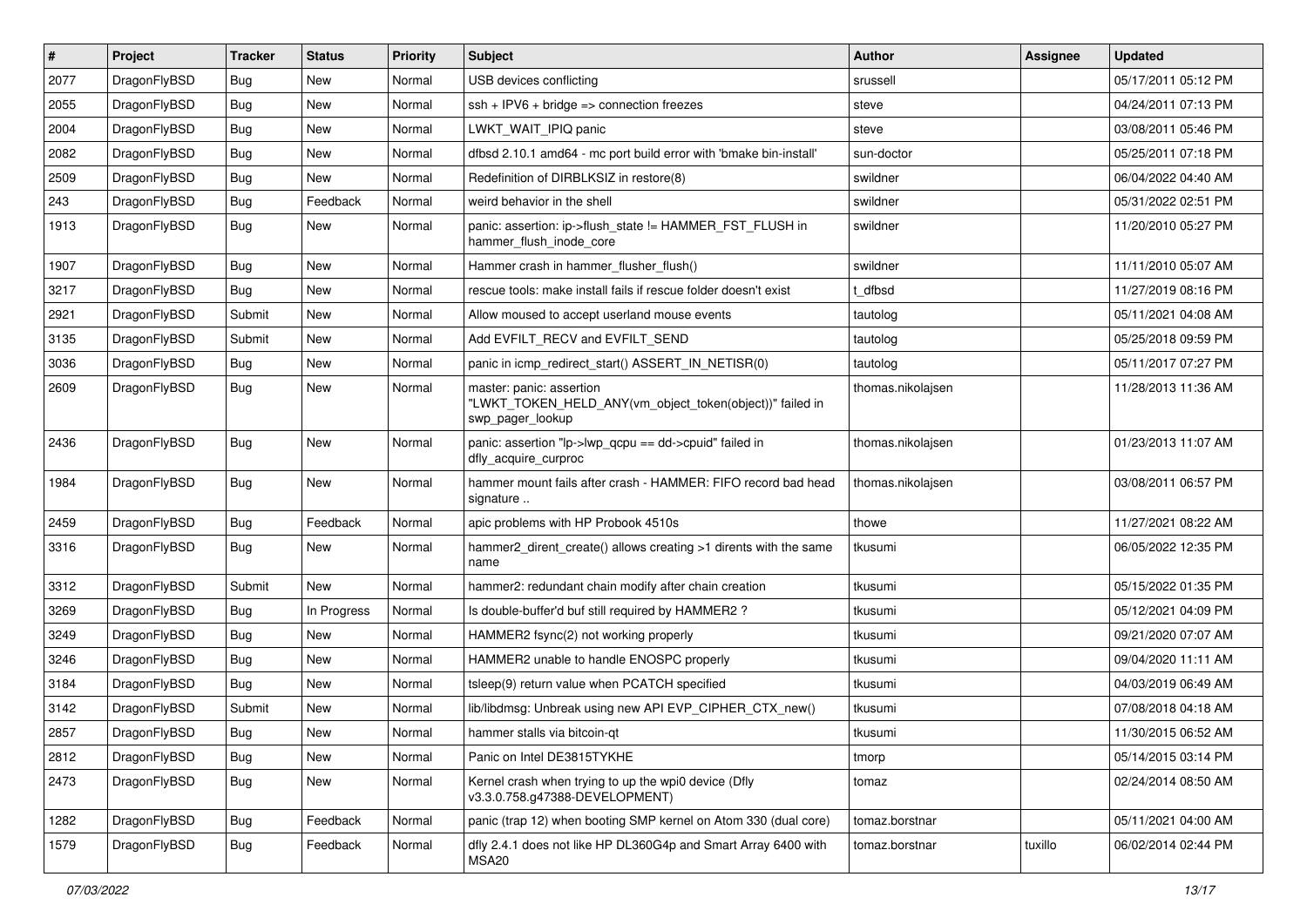| $\vert$ # | Project      | <b>Tracker</b> | <b>Status</b> | <b>Priority</b> | Subject                                                                                      | Author     | Assignee | <b>Updated</b>      |
|-----------|--------------|----------------|---------------|-----------------|----------------------------------------------------------------------------------------------|------------|----------|---------------------|
| 3319      | DragonFlyBSD | <b>Bug</b>     | New           | Normal          | setproctitle() calls can change effect of later setproctitle() calls                         | tonyc      |          | 06/29/2022 06:10 PM |
| 3252      | DragonFlyBSD | Bug            | <b>New</b>    | Normal          | tcsetattr/tcgetattr set errno incorrectly on non-TTY                                         | tonyc      |          | 10/26/2020 09:34 PM |
| 806       | DragonFlyBSD | Bug            | Feedback      | Normal          | boot error on MacBook                                                                        | tralamazza |          | 06/04/2022 05:28 AM |
| 3170      | DragonFlyBSD | Bug            | New           | Normal          | repeatable nfsd crash                                                                        | tse        |          | 06/11/2020 05:52 AM |
| 3208      | DragonFlyBSD | <b>Bug</b>     | <b>New</b>    | Normal          | Crash related to nfsd                                                                        | tse        |          | 06/11/2020 05:52 AM |
| 3197      | DragonFlyBSD | <b>Bug</b>     | New           | Normal          | DragonFly upgrades                                                                           | tse        |          | 04/18/2020 04:18 PM |
| 3231      | DragonFlyBSD | <b>Bug</b>     | New           | Normal          | wifi drops on 5.8                                                                            | tse        |          | 04/06/2020 05:08 AM |
| 3225      | DragonFlyBSD | Bug            | <b>New</b>    | Normal          | nfsd freeze when using gemu                                                                  | tse        |          | 03/17/2020 11:52 AM |
| 3199      | DragonFlyBSD | Bug            | New           | Normal          | PFS label not found panic                                                                    | tse        |          | 08/21/2019 03:51 AM |
| 2498      | DragonFlyBSD | Bug            | <b>New</b>    | Normal          | DFBSD v3.2.2-RELEASE - LIST_FIRST(&bp->b_dep) == NULL"<br>failed in vfs_vmio_release         | tuxillo    |          | 05/31/2022 04:09 PM |
| 3314      | DragonFlyBSD | Bug            | New           | Normal          | Bring virtio_console(4) from FreeBSD                                                         | tuxillo    | tuxillo  | 05/29/2022 08:24 AM |
| 3295      | DragonFlyBSD | <b>Bug</b>     | In Progress   | Normal          | Adapt devel/libvirt for nvmm                                                                 | tuxillo    | tuxillo  | 11/03/2021 04:56 PM |
| 1332      | DragonFlyBSD | Bug            | Feedback      | Normal          | DFBSD 2.2 - Booting usbcdrom/usbsticks on thinkpad hangs on<br>"BTX Halted"                  | tuxillo    |          | 05/11/2021 04:00 AM |
| 2647      | DragonFlyBSD | <b>Bug</b>     | <b>New</b>    | Normal          | HAMMER panic on 3.6.0                                                                        | tuxillo    |          | 05/11/2021 03:54 AM |
| 2641      | DragonFlyBSD | <b>Bug</b>     | New           | Normal          | Panic when loading natapci as module                                                         | tuxillo    |          | 05/11/2021 03:54 AM |
| 2630      | DragonFlyBSD | Bug            | <b>New</b>    | Normal          | Bring in latest iconv fixes from FreeBSD10 as well as csmapper<br>updates                    | tuxillo    |          | 05/11/2021 03:54 AM |
| 2358      | DragonFlyBSD | Bug            | In Progress   | Normal          | DFBSD v3.0.2.32.g928ca - panic: hammer: insufficient undo FIFO<br>space!                     | tuxillo    | tuxillo  | 05/10/2021 02:50 AM |
| 3196      | DragonFlyBSD | <b>Bug</b>     | <b>New</b>    | Normal          | test issue after redmine upgrade (2)                                                         | tuxillo    |          | 07/05/2019 04:33 AM |
| 3157      | DragonFlyBSD | Bug            | New           | Normal          | TP-Link UE300 not working in 5.2-RELEASE                                                     | tuxillo    |          | 11/15/2018 02:08 PM |
| 2629      | DragonFlyBSD | <b>Bug</b>     | <b>New</b>    | Normal          | Replace gcc44 with llvm34, clang34, and libc++                                               | tuxillo    |          | 06/02/2014 02:30 PM |
| 2556      | DragonFlyBSD | Bug            | Feedback      | Normal          | DragonFly v3.5.0.81.gd3479 - Process signal weirdness                                        | tuxillo    |          | 12/17/2013 03:48 PM |
| 2084      | DragonFlyBSD | <b>Bug</b>     | New           | Normal          | DFBSD v2.11.0.242.g4d317 - panic: zone: entry not free                                       | tuxillo    |          | 07/03/2012 01:23 AM |
| 2351      | DragonFlyBSD | Bug            | In Progress   | Normal          | DFBSD v3.1.0.579.g44ccf - Stuck during startup, random freezes                               | tuxillo    |          | 04/24/2012 08:21 AM |
| 2345      | DragonFlyBSD | Bug            | In Progress   | Normal          | DFBSD v3.1.0.457.gd679f - NFS panic on diskless station                                      | tuxillo    |          | 04/07/2012 05:22 PM |
| 2283      | DragonFlyBSD | <b>Bug</b>     | <b>New</b>    | Normal          | DFBSD DragonFly v2.13.0.957.g4f459 - pmap_release: page<br>should already be gone 0xc2/120bc | tuxillo    |          | 01/23/2012 03:03 AM |
| 2282      | DragonFlyBSD | <b>Bug</b>     | In Progress   | Normal          | gdb segfaults with certain corefiles                                                         | tuxillo    |          | 01/18/2012 04:40 PM |
| 2224      | DragonFlyBSD | <b>Bug</b>     | <b>New</b>    | Normal          | v2.13.0.291.gaa7ec - Panic on fq while installing world                                      | tuxillo    |          | 11/18/2011 01:40 AM |
| 2171      | DragonFlyBSD | Bug            | <b>New</b>    | Normal          | DFBSD v2.13.0.151.gdc8442 - panic: assertion "(*ptep &<br>$(PG$ MANAGED PG V)) == PG V"      | tuxillo    |          | 11/04/2011 05:06 PM |
| 2166      | DragonFlyBSD | <b>Bug</b>     | New           | Normal          | DFBSD v2.13.0.109.g05b9d - Strange lockups                                                   | tuxillo    |          | 10/29/2011 11:20 AM |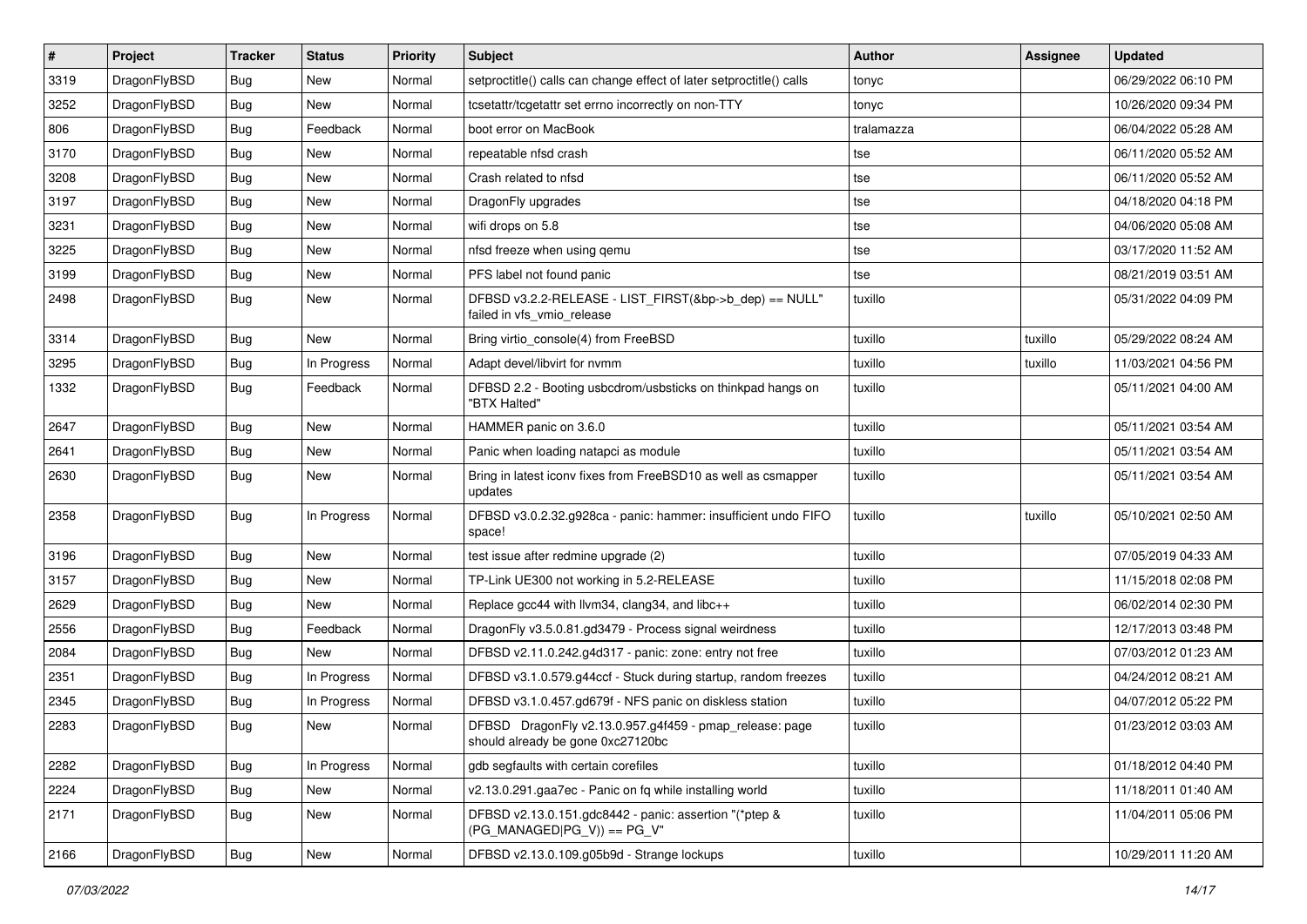| #    | Project      | <b>Tracker</b> | <b>Status</b> | <b>Priority</b> | Subject                                                                                                                                                     | <b>Author</b>    | Assignee  | <b>Updated</b>      |
|------|--------------|----------------|---------------|-----------------|-------------------------------------------------------------------------------------------------------------------------------------------------------------|------------------|-----------|---------------------|
| 2129 | DragonFlyBSD | <b>Bug</b>     | New           | Normal          | DFBSD v2.11.0.661.gf9438 i386 - panic: lockmgr thrd_sleep                                                                                                   | tuxillo          |           | 09/05/2011 09:49 AM |
| 1867 | DragonFlyBSD | Bug            | New           | Normal          | it(4) motherboard and fan problems                                                                                                                          | tuxillo          |           | 07/08/2011 10:48 AM |
| 2078 | DragonFlyBSD | <b>Bug</b>     | New           | Normal          | DFBSD i386 v2.11.0.201.g3ed2f - Panic during installworld into a<br>vn0 device                                                                              | tuxillo          |           | 05/19/2011 07:50 PM |
| 1959 | DragonFlyBSD | Bug            | <b>New</b>    | Normal          | DFBSD v2.9.1.422.gc98f2 - Panic during boot - IPv6 and PF                                                                                                   | tuxillo          |           | 01/13/2011 03:37 AM |
| 2360 | DragonFlyBSD | <b>Bug</b>     | In Progress   | Normal          | Wishlist: virtio driver import                                                                                                                              | vsrinivas        |           | 06/04/2022 04:16 AM |
| 1661 | DragonFlyBSD | <b>Bug</b>     | In Progress   | Normal          | panic on password entry mount smb filesystem                                                                                                                | vsrinivas        |           | 11/27/2021 08:29 AM |
| 1749 | DragonFlyBSD | Bug            | In Progress   | Normal          | HAMMER fsstress panic in hammer flush inode core<br>'ip->flush_state != HAMMER_FST_FLUSH'                                                                   | vsrinivas        |           | 05/11/2021 04:06 AM |
| 1744 | DragonFlyBSD | Bug            | In Progress   | Normal          | HAMMER fsstress panic in hammer_setup_child_callback                                                                                                        | vsrinivas        |           | 05/11/2021 04:05 AM |
| 2489 | DragonFlyBSD | <b>Bug</b>     | New           | Normal          | nmalloc doesn't cache VA for allocations > 8KB                                                                                                              | vsrinivas        |           | 06/10/2014 05:51 AM |
| 2490 | DragonFlyBSD | <b>Bug</b>     | New           | Normal          | nmalloc should color addresses to avoid cache bank conflictsw                                                                                               | vsrinivas        |           | 06/10/2014 05:51 AM |
| 2136 | DragonFlyBSD | <b>Bug</b>     | New           | Normal          | socketpair() doesn't free file descriptors on copyout failure                                                                                               | vsrinivas        |           | 04/05/2013 09:13 AM |
| 2081 | DragonFlyBSD | <b>Bug</b>     | Feedback      | Normal          | Panic on device "detach" / "failure"                                                                                                                        | vsrinivas        |           | 02/29/2012 07:11 AM |
| 2154 | DragonFlyBSD | <b>Bug</b>     | New           | Normal          | vkernel copyout() doesn't return EFAULT on error                                                                                                            | vsrinivas        |           | 10/20/2011 03:53 AM |
| 2113 | DragonFlyBSD | <b>Bug</b>     | New           | Normal          | nmalloc threaded program fork leak                                                                                                                          | vsrinivas        | vsrinivas | 08/11/2011 07:25 PM |
| 2085 | DragonFlyBSD | <b>Bug</b>     | New           | Normal          | panic: assertion: (m->flags & PG_MAPPED) == 0 in<br>vm_page_free_toq                                                                                        | vsrinivas        |           | 06/10/2011 07:48 AM |
| 1861 | DragonFlyBSD | <b>Bug</b>     | <b>New</b>    | Normal          | panic via kprintf (lockmgr called in a hard section)                                                                                                        | vsrinivas        |           | 10/11/2010 12:56 AM |
| 2886 | DragonFlyBSD | <b>Bug</b>     | New           | Normal          | dragonfly mail agent: sending a testmail causes high system load                                                                                            | worf             |           | 02/05/2016 05:53 AM |
| 2287 | DragonFlyBSD | <b>Bug</b>     | New           | Normal          | HAMMER(ROOT) Illegal UNDO TAIL signature at<br>300000001967c000                                                                                             | y0n3t4n1         |           | 11/07/2018 01:22 AM |
| 2840 | DragonFlyBSD | <b>Bug</b>     | <b>New</b>    | Normal          | wrong voltage is reported                                                                                                                                   | yellowrabbit2010 |           | 09/11/2015 06:09 PM |
| 604  | DragonFlyBSD | <b>Bug</b>     | In Progress   | Normal          | 1.8.1-RELEASE - clock runs fast on mainboard ASUS P5A-B                                                                                                     | yeti             |           | 05/11/2021 03:55 AM |
| 2585 | DragonFlyBSD | <b>Bug</b>     | New           | Normal          | Dfly 3.4.3 on ESXi 5.1, HP Smart Array P410 passthrough<br>recognised, but not functioning                                                                  | yggdrasil        | swildner  | 05/09/2022 08:14 AM |
| 3318 | DragonFlyBSD | <b>Bug</b>     | In Progress   | Normal          | Segmenation fault when a process resumed with checkpt exits                                                                                                 | zabolekar        | tuxillo   | 06/18/2022 08:24 AM |
| 2324 | DragonFlyBSD | <b>Bug</b>     | New           | Normal          | natacotrol support > 2TB not working even after the ftigeot patch                                                                                           | zenny            |           | 03/03/2012 01:00 AM |
| 3224 | DragonFlyBSD | <b>Bug</b>     | New           | Normal          | Kernel panic when trying to ping6                                                                                                                           | zhtw             |           | 03/08/2020 08:55 AM |
| 3194 | DragonFlyBSD | <b>Bug</b>     | New           | High            | Hammer kernel crash on mirror-stream of PFS after upgrade<br>(assertion "cursor->flags &<br>HAMMER CURSOR ITERATE CHECK" failed in<br>hammer btree iterate) | Anonymous        |           | 06/29/2019 01:32 PM |
| 2870 | DragonFlyBSD | <b>Bug</b>     | New           | High            | Broken text and icons when glamor acceleration is used                                                                                                      | 375gnu           | ftigeot   | 01/31/2016 12:13 AM |
| 3240 | DragonFlyBSD | Bug            | New           | High            | compile error because of openssl with /usr/dports/security/rhash for<br>mysql 8 install                                                                     | UlasSAYGIN       |           | 06/04/2020 08:05 AM |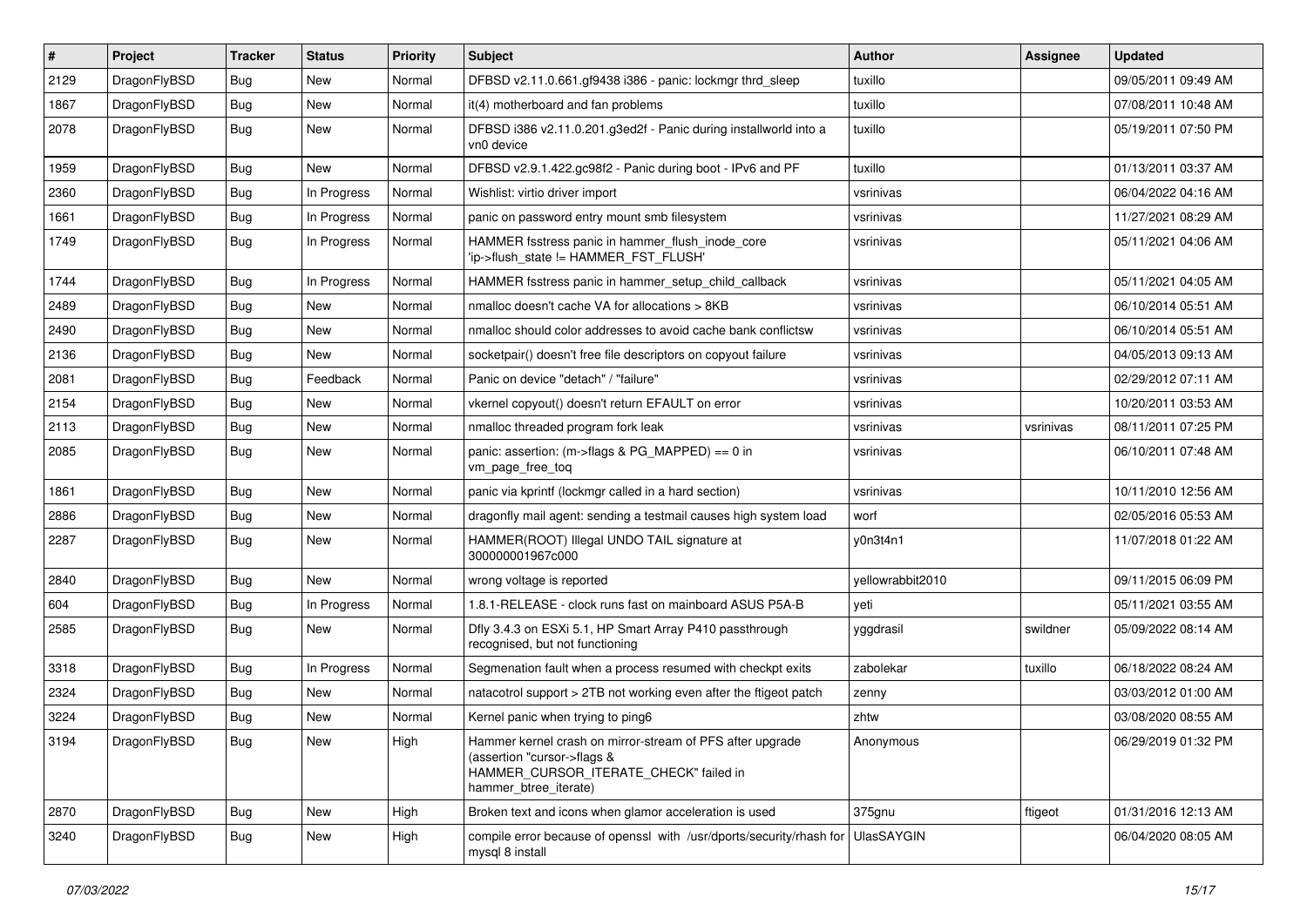| #    | Project      | <b>Tracker</b> | <b>Status</b> | <b>Priority</b> | Subject                                                                                    | <b>Author</b>     | Assignee  | <b>Updated</b>      |
|------|--------------|----------------|---------------|-----------------|--------------------------------------------------------------------------------------------|-------------------|-----------|---------------------|
| 2736 | DragonFlyBSD | <b>Bug</b>     | New           | High            | kernel panics on acpi timer probe function                                                 | cnb               |           | 05/11/2021 03:55 AM |
| 1198 | DragonFlyBSD | <b>Bug</b>     | <b>New</b>    | High            | DDB loops panic in db read bytes                                                           | corecode          | tuxillo   | 05/11/2021 03:51 AM |
| 1831 | DragonFlyBSD | Bug            | Feedback      | High            | HAMMER "malloc limit exceeded" panic                                                       | eocallaghan       | dillon    | 06/04/2022 04:38 AM |
| 2657 | DragonFlyBSD | <b>Bug</b>     | New           | High            | Needs acl to migrate our servers                                                           | ferney            |           | 03/31/2014 11:37 AM |
| 884  | DragonFlyBSD | <b>Bug</b>     | In Progress   | High            | Performance/memory problems under filesystem IO load                                       | hasso             |           | 05/11/2021 03:50 AM |
| 2825 | DragonFlyBSD | <b>Bug</b>     | New           | High            | 3x dhclient = hanging system (objcache exhausted)                                          | jaccovonb         | sepherosa | 05/11/2021 03:55 AM |
| 2421 | DragonFlyBSD | <b>Bug</b>     | New           | High            | Kernel panic: vm_fault: page 0xc0f70000 not busy!                                          | lentferj          |           | 10/03/2012 08:16 AM |
| 3111 | DragonFlyBSD | Bug            | In Progress   | High            | Mouse lags every second heavily under X11                                                  | mneumann          |           | 12/12/2017 09:46 PM |
| 2117 | DragonFlyBSD | <b>Bug</b>     | New           | High            | ACPI and/or bce(4) problem with 2.11.0.673.g0d557 on HP DL380<br>G6                        | pauska            |           | 08/22/2011 10:15 AM |
| 2547 | DragonFlyBSD | <b>Bug</b>     | <b>New</b>    | High            | crashed while doing a dry run of pkg rolling-replace                                       | phma              |           | 04/18/2013 10:40 PM |
| 2396 | DragonFlyBSD | <b>Bug</b>     | Feedback      | High            | Latest 3.1 development version core dumps while destroying master<br><b>PFS</b>            | sgeorge           |           | 01/23/2013 04:10 PM |
| 2347 | DragonFlyBSD | Bug            | Feedback      | High            | Hammer PFSes destroy does not give back full space allocated to<br><b>PFS</b>              | sgeorge           |           | 07/19/2012 01:11 AM |
| 3129 | DragonFlyBSD | <b>Bug</b>     | New           | High            | Kernel panic with 5.2.0 on A2SDi-4C-HLN4F                                                  | stateless         |           | 04/24/2018 12:50 AM |
| 3205 | DragonFlyBSD | <b>Bug</b>     | Feedback      | High            | Go compiler net test failing                                                               | t dfbsd           | tuxillo   | 05/10/2021 02:45 AM |
| 2915 | DragonFlyBSD | Bug            | New           | High            | Hammer mirror-copy problem                                                                 | t dfbsd           |           | 08/25/2016 05:28 AM |
| 2296 | DragonFlyBSD | <b>Bug</b>     | In Progress   | High            | panic: assertion "m->wire count > 0" failed                                                | thomas.nikolajsen |           | 08/30/2012 06:09 AM |
| 3266 | DragonFlyBSD | <b>Bug</b>     | New           | High            | Filesystems broken due to "KKASSERT(count &<br>TOK COUNTMASK);"                            | tkusumi           |           | 03/15/2021 01:21 PM |
| 2930 | DragonFlyBSD | Bug            | <b>New</b>    | High            | 'objcache' causes panic during 'nfs readdir'                                               | tofergus          |           | 07/26/2016 01:09 PM |
| 2140 | DragonFlyBSD | <b>Bug</b>     | New           | High            | hammer_io_delallocate panic with 'duplicate entry' message                                 | ttw               |           | 10/07/2011 12:22 PM |
| 2495 | DragonFlyBSD | <b>Bug</b>     | New           | High            | DFBSD v3.3.0.960.g553fe7 - ocnt != 0" failed in<br>prop_object_release                     | tuxillo           |           | 05/31/2022 04:08 PM |
| 2638 | DragonFlyBSD | Bug            | Feedback      | High            | Fix machdep.pmap mmu optimize                                                              | tuxillo           |           | 05/11/2021 04:07 AM |
| 2828 | DragonFlyBSD | <b>Bug</b>     | New           | High            | On AMD APUs and Bulldozer CPUs, the machdep.cpu_idle_hlt<br>sysctl should be 3 by default  | vadaszi           | vadaszi   | 05/11/2021 04:07 AM |
| 2071 | DragonFlyBSD | Bug            | <b>New</b>    | High            | Panic on assertion: (int)(flg->seq - seq) > 0 in hammer flusher flush<br>after inode error | vsrinivas         |           | 06/12/2011 07:59 AM |
| 1185 | DragonFlyBSD | <b>Bug</b>     | New           | High            | need a tool to merge changes into /etc                                                     | wa1ter            |           | 02/18/2014 06:02 AM |
| 3124 | DragonFlyBSD | <b>Bug</b>     | New           | High            | DragonFlyBSD 5.0.2 with Hammer2 with UEFI install doesn't boot                             | wiesl             |           | 06/18/2019 05:07 AM |
| 1920 | DragonFlyBSD | <b>Bug</b>     | New           | High            | system hangs                                                                               | zhtw              |           | 11/22/2010 08:59 AM |
| 2499 | DragonFlyBSD | <b>Bug</b>     | In Progress   | Urgent          | DRAGONFLY 3 2 lockd not responding correctly                                               | Nerzhul           |           | 01/22/2013 12:47 PM |
| 2735 | DragonFlyBSD | <b>Bug</b>     | New           | Urgent          | iwn panics SYSSASSERT                                                                      | cnb               |           | 05/11/2021 03:55 AM |